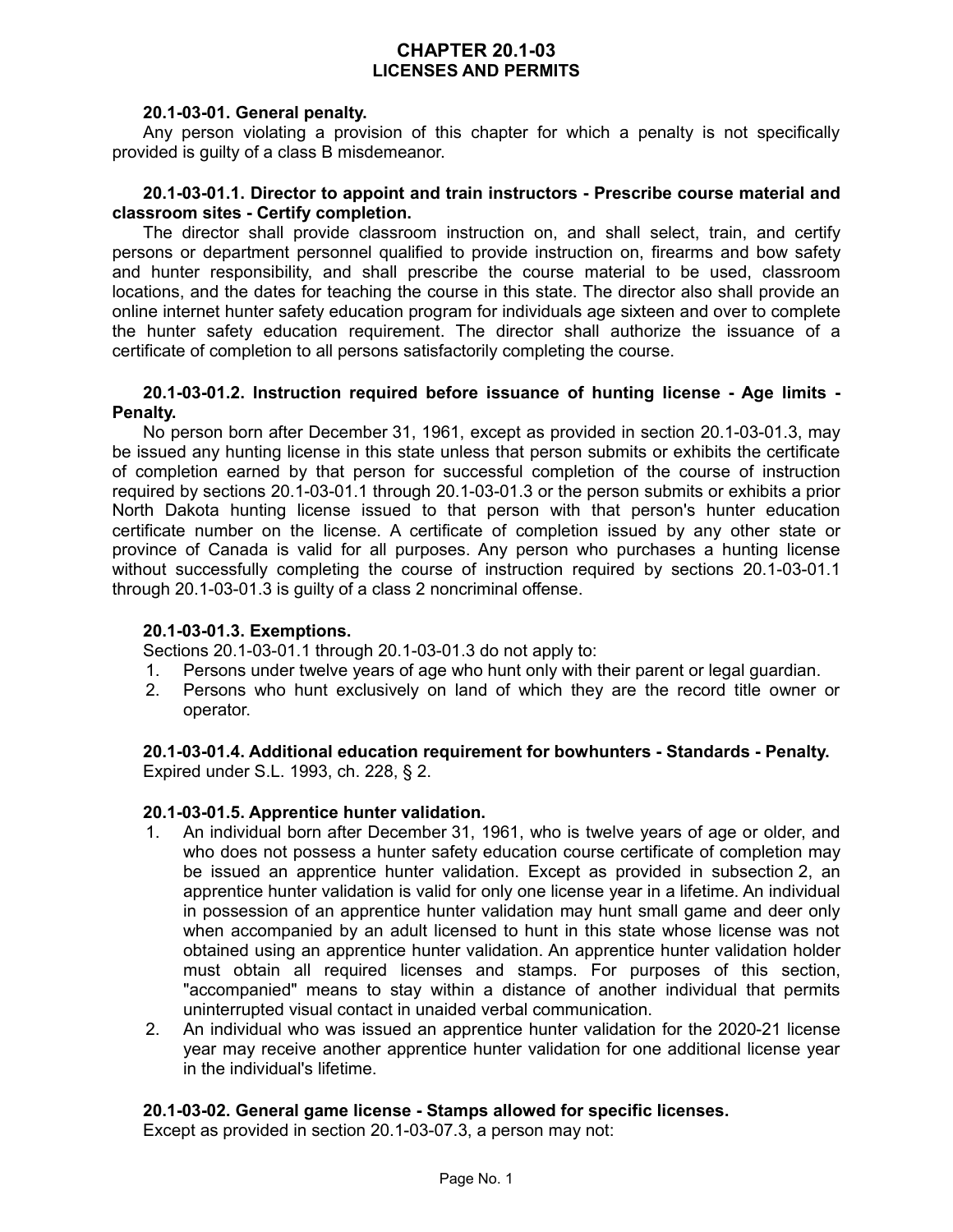- 1. Acquire any resident or nonresident license to hunt, catch, take, or kill any small game or big game animal unless that person first obtains an annual general game license.
- 2. Hunt, catch, take, trap, or kill any small game or big game animal unless that person has in that person's possession an annual general game license together with the specific license required.

The director shall design and furnish, for sale to residents and nonresidents, an annual general game license. A stamp may be prepared by the director to be affixed to a general game license in place of each separate small game or big game hunting license.

## **20.1-03-03. Licenses to hunt, trap, or fish required of residents.**

No resident of this state, except as provided in section 20.1-03-04, may:

- 1. Hunt, catch, take, or kill any small game without having a resident small game license.
- 2. Trap, catch, attempt to catch, take, or kill any protected fur-bearing animal without having a resident fur-bearer license.
- 3. Catch, attempt to catch, take, or kill any fish without having a resident fishing license.
- 4. Hunt, catch, take, or kill any big game animal without having the respective resident big game license.

Each violation of this section constitutes a distinct and separate offense.

## **20.1-03-03.1. General game license not required for hunting on Indian land.**

An individual hunting on Indian land pursuant to a tribal hunting license is not required to possess a state license to hunt on such land.

## **20.1-03-04. When licenses to hunt, fish, or trap not required of residents. (Effective through August 31, 2022)**

Subject to the provisions of this title:

- 1. Any resident, or any member of the resident's family residing customarily with the resident, may hunt small game, fish, or trap during the open season without a license upon land owned or leased by the resident.
- 2. Residents or nonresidents under the age of sixteen years may fish without a fishing license.
- 3. Residents may fish at a private fish hatchery without a resident fishing license.
- 4. Life skills and transition center patients, North Dakota youth correctional center students, school for the deaf students, North Dakota vision services - school for the blind students, state hospital patients, clients of regional human service centers under direct therapeutic care, and residents of facilities licensed by the state department of health and the department of human services may fish without a resident fishing license. Patients of these institutions must be identified. The department shall issue authority to each institution.
- 5. Residents may fish without a resident fishing license on free fishing days. The date of these free fishing days may be set by proclamation by the governor.
- 6. Residents under age sixteen may take fur-bearers without a fur-bearer license.
- 7. Residents under age sixteen may take small game or waterfowl without a small game license.
- 8. Residents who are enrolled as students or serving as certified instructors during official aquatics education program events of the game and fish department may be granted free fishing privileges by discretion of the director.
- 9. Upon presentation of valid leave papers and a valid North Dakota operator's license, a resident who is on leave and is on active duty as a member of the United States armed forces or the United States merchant marine may hunt small game, fish, or trap during the open season without a license.

### **When licenses to hunt, fish, or trap not required of residents. (Effective after August 31, 2022)**

Subject to the provisions of this title: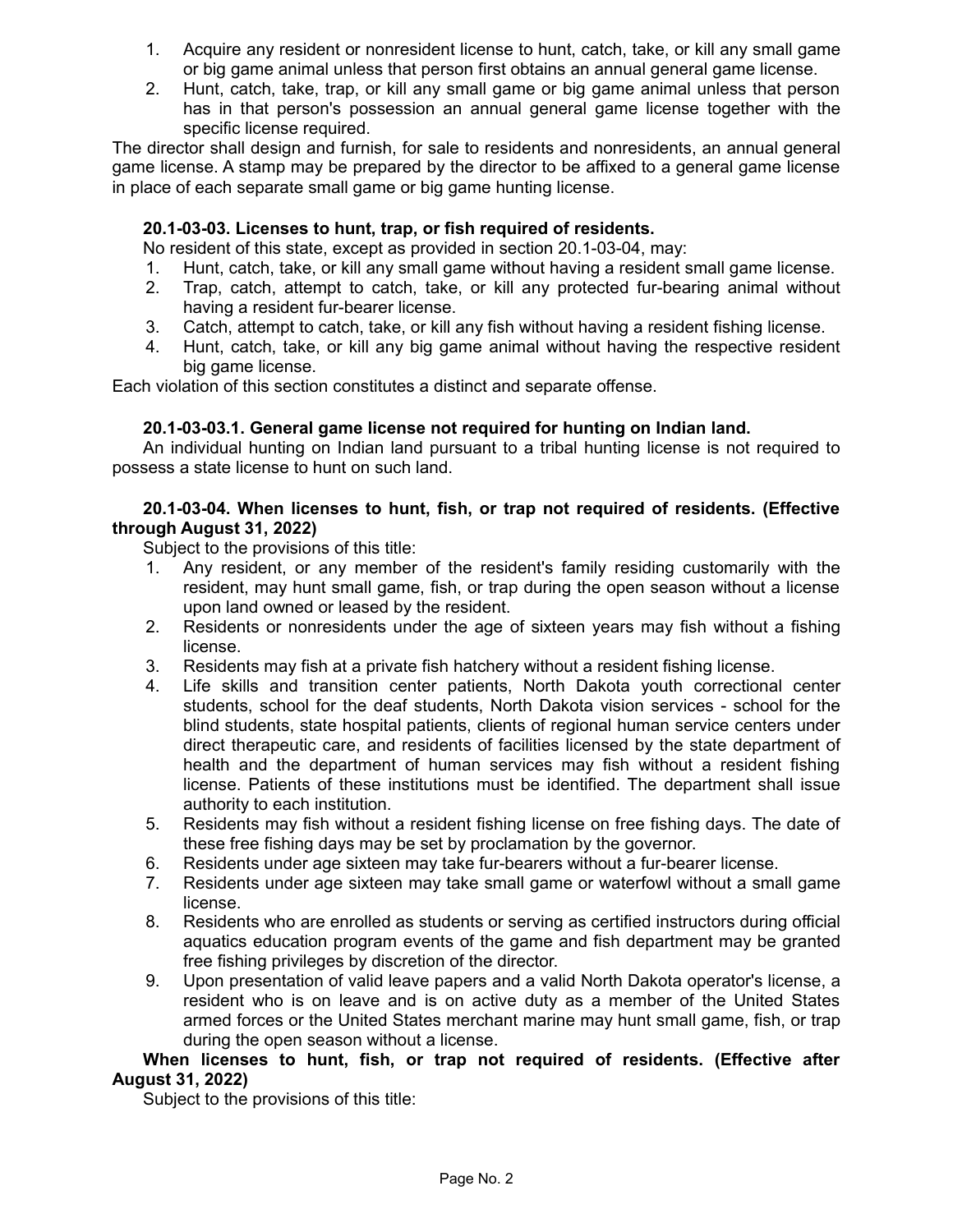- 1. Any resident, or any member of the resident's family residing customarily with the resident, may hunt small game, fish, or trap during the open season without a license upon land owned or leased by the resident.
- 2. Residents or nonresidents under the age of sixteen years may fish without a fishing license.
- 3. Residents may fish at a private fish hatchery without a resident fishing license.
- 4. Life skills and transition center patients, North Dakota youth correctional center students, school for the deaf students, North Dakota vision services - school for the blind students, state hospital patients, clients of regional human service centers under direct therapeutic care, and residents of facilities licensed by the department of health and human services may fish without a resident fishing license. Patients of these institutions must be identified. The department shall issue authority to each institution.
- 5. Residents may fish without a resident fishing license on free fishing days. The date of these free fishing days may be set by proclamation by the governor.
- 6. Residents under age sixteen may take fur-bearers without a fur-bearer license.
- 7. Residents under age sixteen may take small game or waterfowl without a small game license.
- 8. Residents who are enrolled as students or serving as certified instructors during official aquatics education program events of the game and fish department may be granted free fishing privileges by discretion of the director.
- 9. Upon presentation of valid leave papers and a valid North Dakota operator's license, a resident who is on leave and is on active duty as a member of the United States armed forces or the United States merchant marine may hunt small game, fish, or trap during the open season without a license.

## **20.1-03-04.1. When license to take frogs not required of residents.**

Subject to the provisions of this title:

- 1. Any resident, or any member of the resident's family residing customarily with the resident, may take frogs for sale during the open season without a license upon land owned or leased by the resident for agricultural purposes.
- 2. Residents under the age of fifteen may take frogs without a resident frog license.
- 3. Any person may take and possess a maximum of twenty-four frogs without a frog license if that person has a fishing license or is otherwise legally entitled to fish in the state.
- 4. Any licensed bait vendor may take, buy, sell, or ship within the state frogs for angling purposes without a frog license.

## **20.1-03-05. Application for resident general game, fur-bearer, or fishing license - Contents.**

Each application for a resident general game, fur-bearer, or fishing license must be signed by the applicant and must state:

- 1. That the applicant has been a bona fide state resident for at least six months.
- 2. The applicant's residential address, including street and post office.
- 3. The applicant's weight, height, color of hair, and color of eyes.

## **20.1-03-06. Contents of resident general game, fur-bearer, or fishing licenses - Licenses not transferable - Resident family fishing license.**

A resident general game, fur-bearer, or fishing license is not transferable. Each such license shall:

- 1. Describe the licensee.
- 2. Designate the licensee's place of residence.
- 3. Have printed upon it in large figures the year for which it is issued, or if it is a fur-bearer license, the statement that it expires on the first day of September following the date of issue.
- 4. Have printed upon it in large letters the word "nontransferable".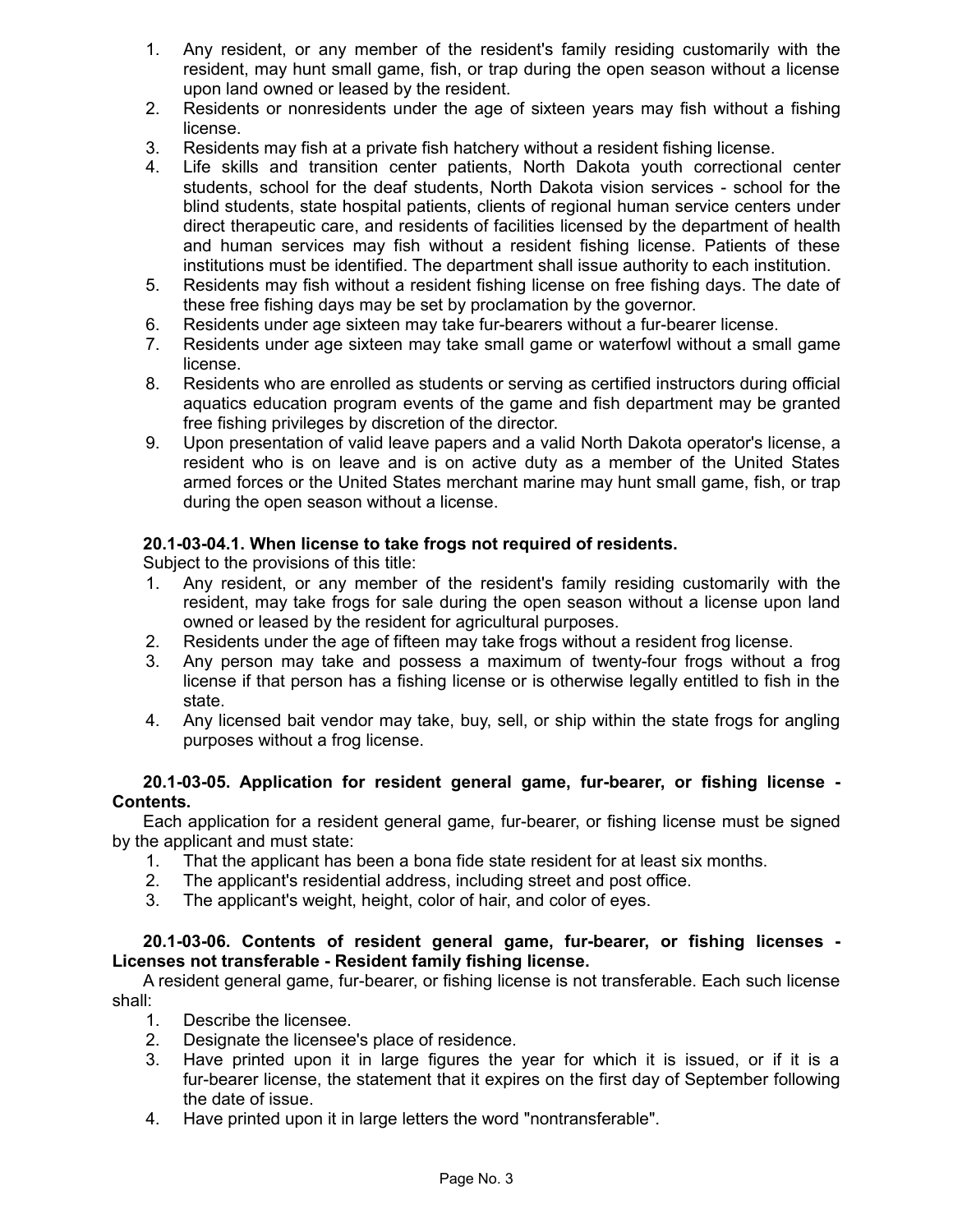5. Be issued in the name of the director.

In addition to the regular resident fishing license, there is hereby authorized a resident family fishing license allowing the husband and wife of a family to fish under one license. Such license shall be valid for the same period as other resident fishing licenses and shall be issued in duplicate. The husband and wife are each to have a copy in possession while fishing.

## **20.1-03-07. Licenses to hunt, trap, or fish required of nonresidents.**

Nonresidents, except as provided in sections 20.1-02-05, 20.1-03-07.3, and 20.1-03-08, may not:

- 1. Hunt, catch, take, or kill any small game without a nonresident small game license. The nonresident small game license entitles the nonresident to hunt small game for any period of fourteen consecutive days or any two periods of seven consecutive days each. The hunting period for which the license is valid must be designated on the license. A nonresident small game license is not required to hunt waterfowl under section 20.1-03-07.1 or wild turkeys under section 20.1-04-07. A nonresident may purchase more than one nonresident small game license per year.
- 2. Trap, catch, attempt to catch, take, or kill any protected fur-bearing animal, except that nonresidents holding a valid nonresident fur-bearer and nongame hunting license may hunt only fox and coyote and except that residents of a state that allows North Dakota residents to trap within that state may purchase a nonresident reciprocal trapping license to trap in this state. However, a nonresident holding a valid nonresident reciprocal trapping license may not trap, catch, attempt to catch, take, or kill bobcats.
- 3. Catch, attempt to catch, take, or kill any fish without having a nonresident fishing license.
- 4. Hunt, catch, take, or kill any unprotected bird or animal without having a nonresident nongame hunting license or nonresident fur-bearer and nongame hunting license.
- 5. Hunt, catch, take, or kill any big game animal without having the respective nonresident big game license.

Each violation of this section is a distinct and separate offense.

## **20.1-03-07.1. Nonresident waterfowl hunting license required.**

- 1. Except as provided in sections 20.1-02-05, 20.1-03-07.2, and 20.1-03-07.3, a nonresident may not hunt waterfowl unless that individual first obtains a nonresident waterfowl hunting license. However, a nonresident may hunt cranes after first obtaining a nonresident waterfowl hunting license or a nonresident small game hunting license.
- 2. Except as otherwise provided in this section, the nonresident waterfowl hunting license entitles the nonresident to hunt waterfowl for any period of fourteen consecutive days or any two periods of seven consecutive days each. A license authorizing the fourteen-day hunting period allows hunting in a specified waterfowl hunting zone. A license authorizing two 7-day hunting periods allows hunting in a specified zone during each period.
- 3. Upon payment of the fee for a statewide nonresident waterfowl hunting license, a nonresident may hunt waterfowl in any zone. Forty dollars of the fee for a statewide nonresident waterfowl license must be used for the private land open to sportsmen program.
- 4. The governor, in the governor's proclamation, shall specify various waterfowl hunting zones for which nonresident waterfowl hunting licenses will be available, and may specify the number of licenses which may be issued in each zone and the manner in which they are to be issued.
- 5. A nonresident is entitled to purchase only one nonresident waterfowl hunting license per year.
- 6. The fourteen-day and two 7-day hunting period restrictions do not apply to nonresidents hunting during the early Canada goose season.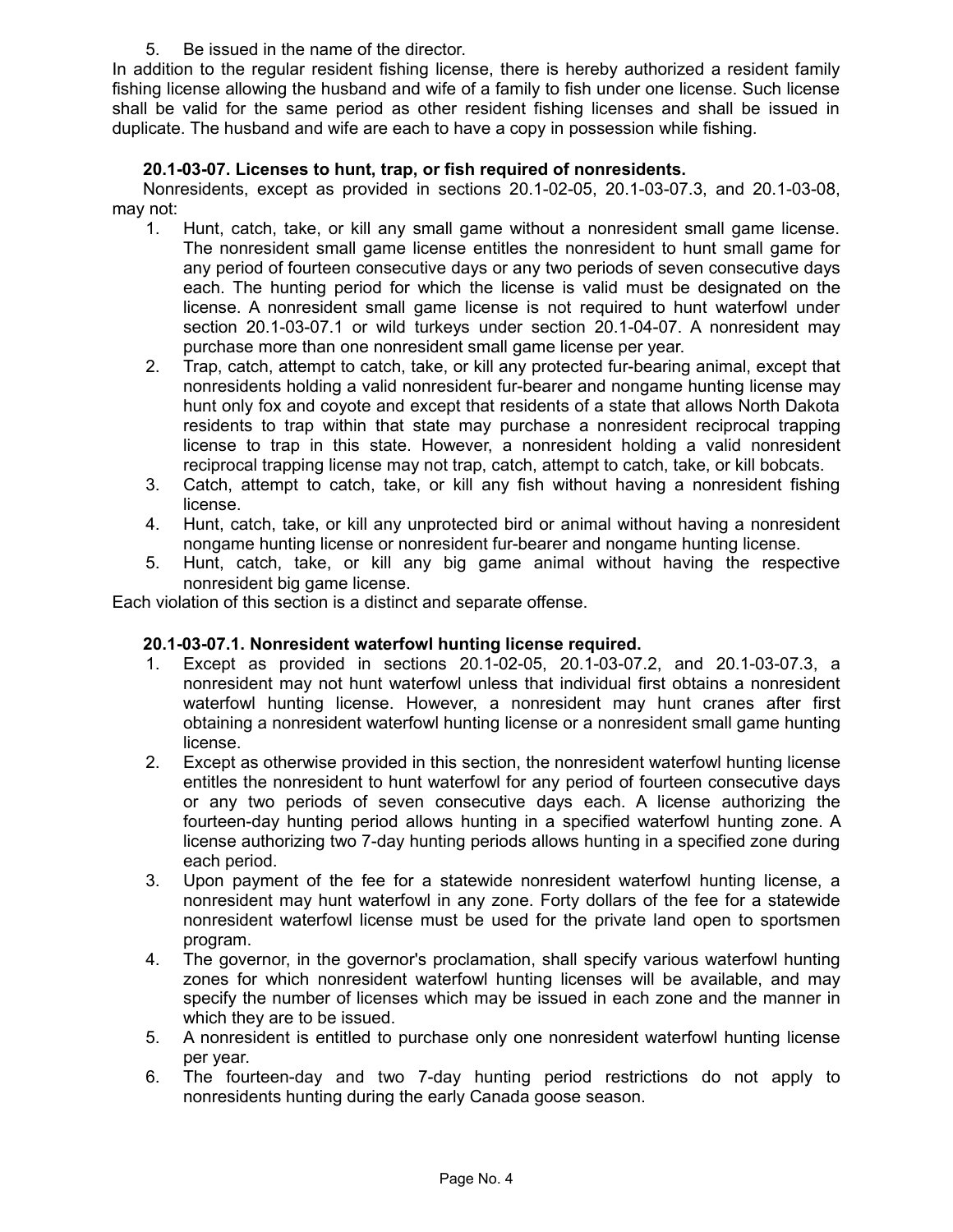## **20.1-03-07.2. Nonresident youth hunting licenses.**

A nonresident youth who is less than sixteen years of age may purchase a resident small game hunting license and may hunt small game and waterfowl except swans and wild turkeys; provided, that the nonresident youth's state, or province or territory of Canada, of residence provides a reciprocal licensing agreement for North Dakota residents who are less than sixteen years of age. To be eligible to purchase a license under this section, a nonresident youth may not have arrived at the age of sixteen before September first of the year for which the license is issued and must possess a certificate of completion for a certified hunter education course. The nonresident youth may only hunt under the supervision of an adult family member or legal guardian who is licensed to hunt small game or waterfowl in this state and is subject to the same regulations as that youth's adult family member or legal guardian. This section does not apply to the hunting of big game or to a license issued by lottery.

### **20.1-03-07.3. Nonresident spring white goose license.**

A nonresident may purchase a nonresident spring white goose license to hunt white geese during a spring season as determined by the governor by proclamation. The governor, in the governor's proclamation, may specify the number of licenses that may be issued and the manner in which they are to be issued. Nonresidents are not required to purchase any other license to hunt white geese during a spring white goose season. A nonresident is entitled to purchase only one nonresident spring white goose license per year; however, a nonresident may still purchase a nonresident waterfowl hunting license under section 20.1-03-07.1.

### **20.1-03-08. When licenses to fish not required of nonresident.**

Subject to other provisions of this title, any nonresident under the age of sixteen years may fish without a nonresident fishing license if accompanied by an adult possessing a valid fishing license. Any nonresident may fish in the waters of a private fish hatchery without a nonresident fishing license. Nonresidents approved by the department and serving as instructors at official aquatics education events may fish without a license at the discretion of the director.

### **20.1-03-09. Application for nonresident general game or fishing license - Contents.**

Each application for a nonresident general game or fishing license must be signed by the applicant and state the applicant's residential address, including street and post office, and the applicant's weight, height, color of hair, and color of eyes.

### **20.1-03-10. Contents of nonresident general game, fishing, or reciprocal trapping licenses - Licenses not transferable - Nonresident short-term fishing license.**

A nonresident general game, fishing, or reciprocal trapping license is not transferable. Each license must:

- 1. Describe the licensee.
- 2. Designate the licensee's place of residence.
- 3. Have printed upon it in large figures the year for which it is issued.
- 4. Have printed upon it in large letters the words "nonresident license" and "nontransferable".
- 5. Have connected to it detachable shipping tags as the director may deem advisable.
- 6. Be issued in the name of the director.

In addition to the regular nonresident fishing license, nonresident short-term fishing licenses may be issued. These licenses are valid up to ten days from the date of issue.

### **20.1-03-10.1. Trout and salmon license stamp.**

Repealed by S.L. 1995, ch. 231, § 2.

### **20.1-03-11. License to hunt big game required - Limitations on licenses.**

1. An individual may not hunt, kill, take, or attempt to take any big game without having the appropriate big game hunting license and a locking seal bearing a number corresponding to the number of the big game hunting license or stamp. The locking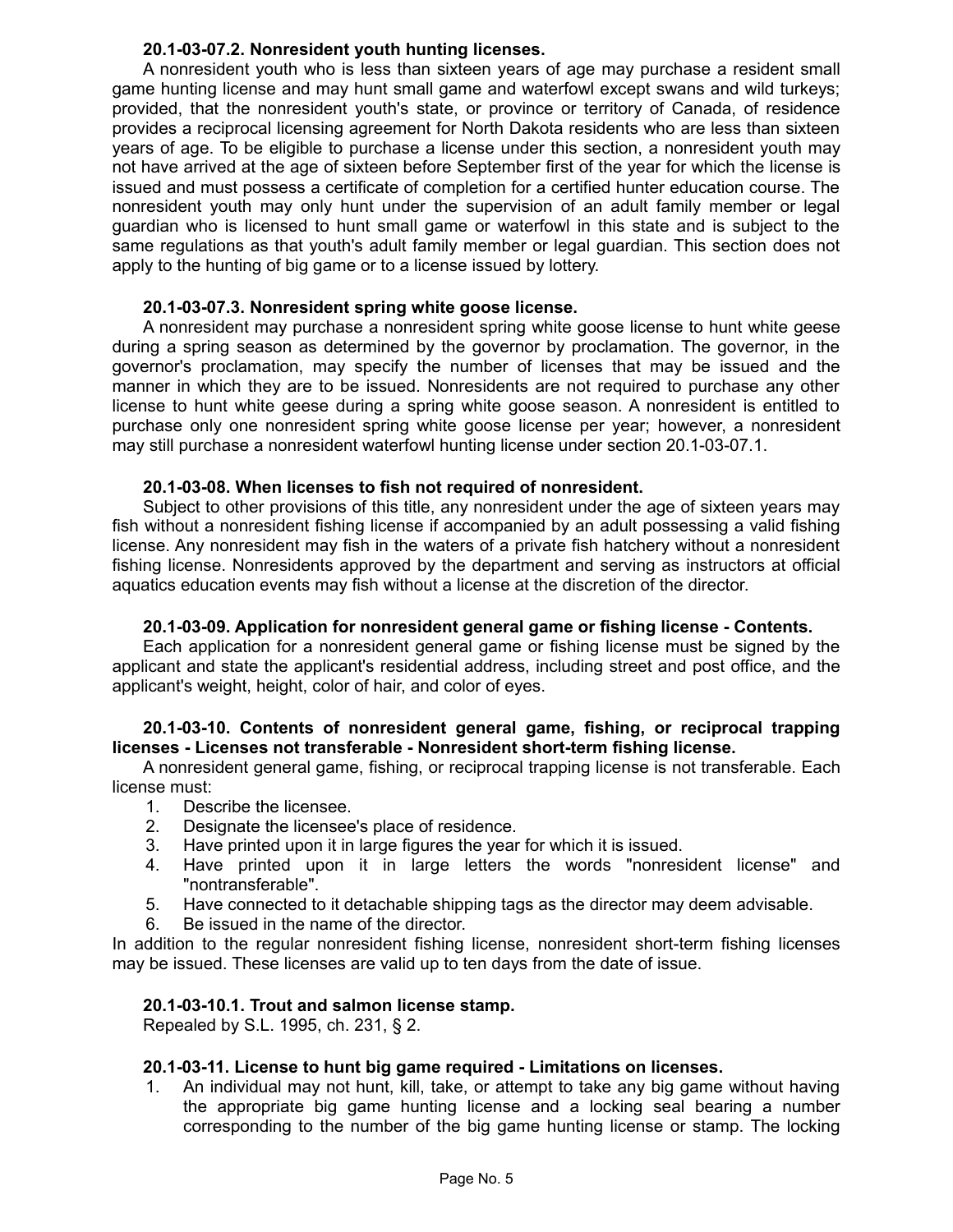seal must be issued as an integral part of the big game hunting license. Except as otherwise provided in this subsection, an individual may not apply for or be issued a big game hunting license unless that individual's fourteenth or subsequent birthday occurs in the same year as the respective big game hunting season. This age limitation does not apply to applicants for big game licenses for hunting by bow and arrow. Each violation of this section is a distinct and separate offense. The following provisions govern youth deer and antelope hunting:

- a. An individual whose eleventh, twelfth, or thirteenth birthday occurs in the same year as a youth deer hunting season is entitled to receive a statewide white-tailed antlerless deer permit but may hunt only in that youth deer hunting season.
- b. An individual whose twelfth or thirteenth birthday occurs in the same year as an antelope hunting season is entitled to apply for an antelope permit for that season.
- c. An individual hunting under subdivision a or b must be accompanied by the individual's parent, guardian, or other individual authorized by the individual's parent or guardian. As used in this section, "accompanied" means to stay within a distance that permits uninterrupted visual contact and unaided verbal communication.
- 2. The number of licenses issued, including those licenses issued without charge under the provisions of this section, may not exceed the number of licenses authorized by the governor's proclamation issued pursuant to section 20.1-08-04.
- 3. a. An individual, corporation, limited liability company, limited liability partnership, limited partnership, partnership, trust, or life estate that hold title to at least one hundred fifty acres [60.70 hectares] of land is eligible to submit one application for a license to hunt deer without charge, or if the individual named to receive the license is a nonresident, upon payment of the fee required for a nonresident big game license.
	- b. A resident that is an individual, corporation, limited liability company, limited liability partnership, limited partnership, partnership, trust, or life estate that has executed a lease for at least one hundred fifty acres [60.70 hectares] of land and that actively farms or ranches that land is eligible to submit one application for a license to hunt deer without charge. Upon request, a lessee shall provide proof the land described in the completed application is leased for agricultural purposes. If not otherwise specified in an agricultural lease, the landowner is entitled to receive the license. An individual issued a license under this subsection must be a resident.
	- c. Applications must include a legal description of the eligible land, must be within a unit open for the hunting of deer, and must be signed. A license issued under this subsection is valid for the deer bow, deer gun, and muzzleloader seasons until filled and only upon the land described in the application.
	- d. If the eligible applicant in subdivisions a and b is a corporation, limited liability company, limited liability partnership, limited partnership, partnership, trust, or life estate, only one license may be issued and the license must be issued in the name of an individual shareholder, member, partner, beneficiary, or holder of a life estate.
	- e. An individual who is eligible for a license under subsections a and b may transfer that eligibility for the license to a spouse or legal dependent residing customarily with that individual. An individual may be eligible for only one license. No more than one license may be issued under this subsection for all qualifying land. An individual transferring eligibility under this subsection may not receive a license under subsections a and b for seasons for which the eligibility was transferred.
	- f. An individual, that individual's spouse, and their children who have a license issued under subsections a and b may hunt together on land described in any of the applications making them eligible for the license. Family members hunting together under this provision must hunt within the same unit within which the land described in the application making them eligible for the license is located.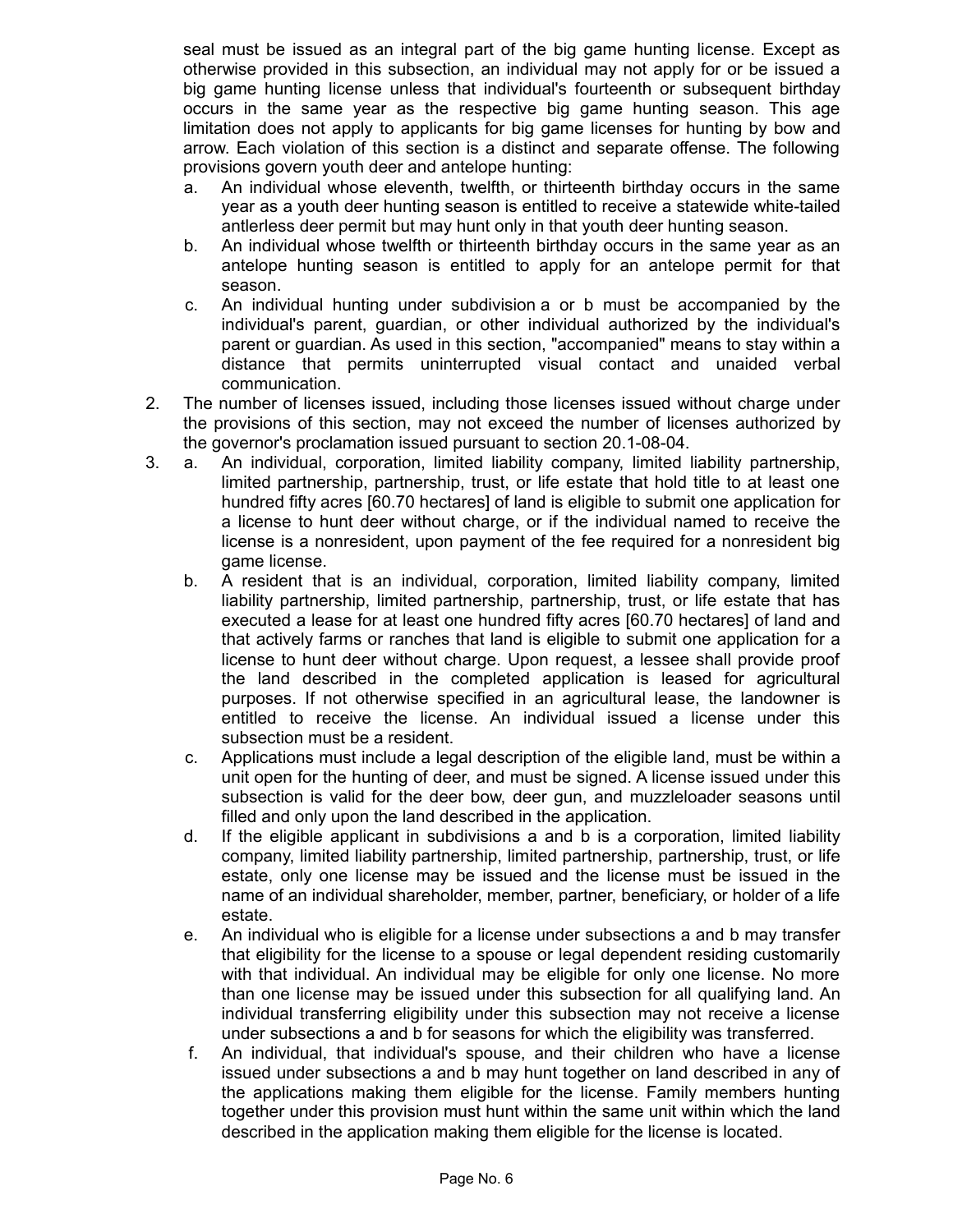- g. Applications for license issued under subsections a, b, and f received by the game and fish department on or before the date of the application deadline for deer gun lottery will be issued as any legal deer. Applications for license issued under subsections a, b, and f received by the game and fish department after the application deadline will be issued based on licenses available.
- 4. One percent of the total deer licenses and permits to hunt deer with guns to be issued in any unit or subunit as described in the governor's proclamation, including licenses issued to nonresidents under subsection 3, must be allocated for nonresidents. Notwithstanding the number of licenses allocated under this subsection, upon payment of the fee requirement for a nonresident who participates on the same basis as a resident in a lottery for deer licenses remaining after the second lottery for residents, a nonresident may participate on the same basis as a resident in a lottery for deer licenses remaining after the second lottery for residents.
- 5. a. A resident that is an individual, corporation, limited liability company, limited liability partnership, limited partnership, partnership, trust, or life estate, and has executed a lease for at least one hundred fifty acres [60.70 hectares] of land that the resident actively farms or ranches; or a resident that is an individual, corporation, limited liability company, limited liability partnership, limited partnership, partnership, trust, or life estate, and holds title to at least one hundred fifty acres [60.70 hectares] of land, is eligible to submit one application for a license to hunt antelope without charge upon filing a signed application describing that land. The land must be within a unit open for the hunting of antelope. The license must include a legal description of the eligible land described in the completed application and may be used to hunt antelope only upon that land. Upon request, a lessee shall provide proof that the land described in the completed application is leased for agricultural purposes. If not otherwise specified in an agricultural lease, the landowner is entitled to receive the license. An individual licensed under this subsection must be a resident.
	- b. If the eligible applicant is a corporation, limited liability company, limited liability partnership, limited partnership, partnership, trust, or life estate, only one license may be issued, and the license must be issued in the name of an individual shareholder, member, partner, beneficiary, or holder of a life estate.
	- c. A resident who is eligible for a license under this subsection may transfer that eligibility for the license to a spouse or legal dependent residing customarily with the resident, but no more than one license may be issued under this subsection for any qualifying land. A resident transferring eligibility under this subsection may not receive a license under this subsection for the season for which eligibility was transferred. If not otherwise specified in an agricultural lease, the landowner is entitled to receive the license.
	- d. The number of licenses issued without charge under this subsection may not exceed the total number of licenses prescribed for each district or unit in the governor's proclamation. If the number of eligible persons who apply for licenses issued without charge under this subsection exceeds the number of licenses prescribed for the district or unit in the governor's proclamation less any licenses that are otherwise designated to be issued with a charge under this subsection, the licenses to be issued without charge must be issued by lottery as prescribed in the governor's proclamation. If the number of licenses prescribed for the district or unit in the governor's proclamation exceeds fifty and if the number of applications for these licenses exceeds the number of licenses prescribed for the district or unit in the governor's proclamation, then one-half of the licenses exceeding fifty must be issued by lottery as prescribed in the governor's proclamation and may not be issued to landowners without charge.
- 6. A person who is unable to step from a vehicle without aid of a wheelchair, crutch, brace, or other mechanical support or prosthetic device or who is unable to walk any distance because of a permanent lung, heart, or other internal disease that requires the person to use supplemental oxygen to assist breathing and who receives or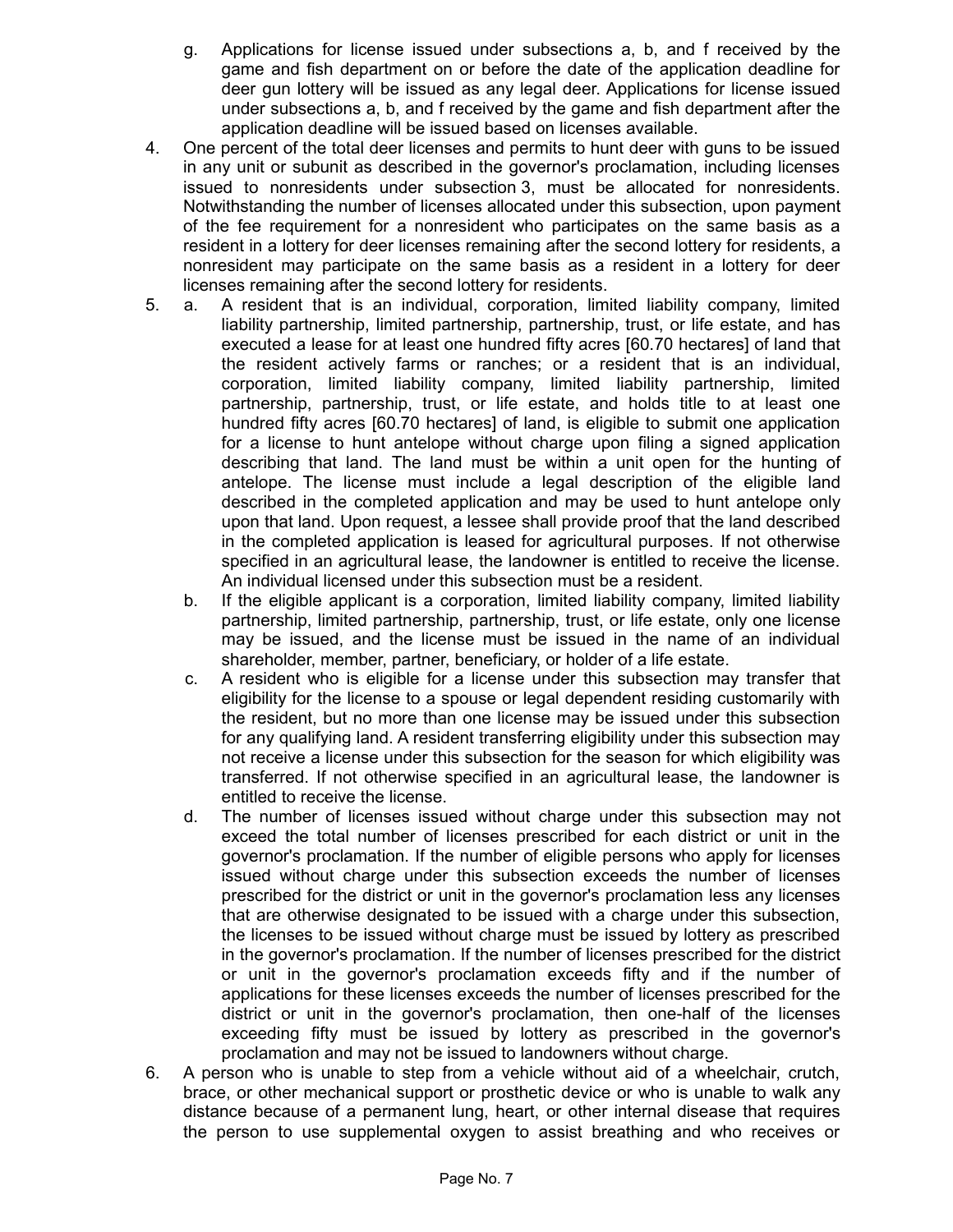obtains, whether issued by lottery or otherwise, a license to hunt deer, is entitled to convert one license to take any sex or species of deer in the unit or subunit for which the license is issued. Notwithstanding any other law or any provision contained in the governor's proclamation concerning the hunting of deer, a person who is unable to step from a vehicle without aid of a wheelchair, crutch, brace, or other mechanical support or prosthetic device or who is unable to walk any distance because of a permanent lung, heart, or other internal disease that requires the person to use supplemental oxygen to assist breathing is entitled to apply for a license to hunt deer regardless of whether that person received a license to hunt deer in any prior year.

- 7. a. A resident that is an individual, corporation, limited liability company, limited liability partnership, limited partnership, partnership, trust, or life estate, and has executed a lease for at least one hundred fifty acres [60.70 hectares] of land that the resident actively farms or ranches; or a resident that is an individual, corporation, limited liability company, limited liability partnership, limited partnership, partnership, trust, or life estate and holds title to at least one hundred fifty acres [60.70 hectares] of land, is eligible to submit one application for a license to hunt elk upon filing a signed application describing that land and payment of the fee requirement for a resident big game license. The land must be within a unit open for the hunting of elk. The license must include a legal description of the eligible land described in the completed application and may be used to hunt elk within the district or unit in which the land described in the completed application is located. Upon request, a lessee shall provide proof that the land described in the completed application is leased for agricultural purposes. If not otherwise specified in an agricultural lease, the landowner is entitled to receive the license. An individual issued a license under this subsection must be a resident.
	- b. If the eligible applicant is a corporation, limited liability company, limited liability partnership, limited partnership, partnership, trust, or life estate, only one license may be issued, and the license must be issued in the name of an individual shareholder, member, partner, beneficiary, or holder of a life estate.
	- c. A resident who is eligible for a license under this subsection may transfer that eligibility for the license to a spouse or legal dependent residing customarily with the resident, but no more than one license may be issued under this subsection for any qualifying land.
	- d. The governor's proclamation may restrict the districts or units for which preferential licenses may be issued under this subsection. The number of licenses issued under this subsection for each designated district or unit for hunting elk may not exceed fifteen percent of the total licenses prescribed in the governor's proclamation for each district or unit. If the number of applications for licenses to be issued under this subsection in a district or unit exceeds the maximum number of licenses allocated to that district or unit, the licenses to be issued must be issued by weighted lottery as prescribed in the governor's proclamation. Licenses to hunt elk may not be issued under this subsection when the total number of licenses prescribed in the governor's proclamation is fewer than twenty.
	- e. The director may issue special elk depredation management licenses to landowners in designated areas around Theodore Roosevelt national park upon payment of the fee requirement for a resident big game license. The provisions of this section governing the number of licenses issued for each designated district or unit for hunting elk do not apply to special elk depredation management licenses and a person who receives such a license under this subsection is eligible to apply for a license to hunt elk in future years and is eligible to participate in the raffle under section 20.1-08-04.6.
	- f. An individual who has been convicted of illegally taking a moose, elk, or bighorn sheep is not eligible to apply for or receive a license under this subsection.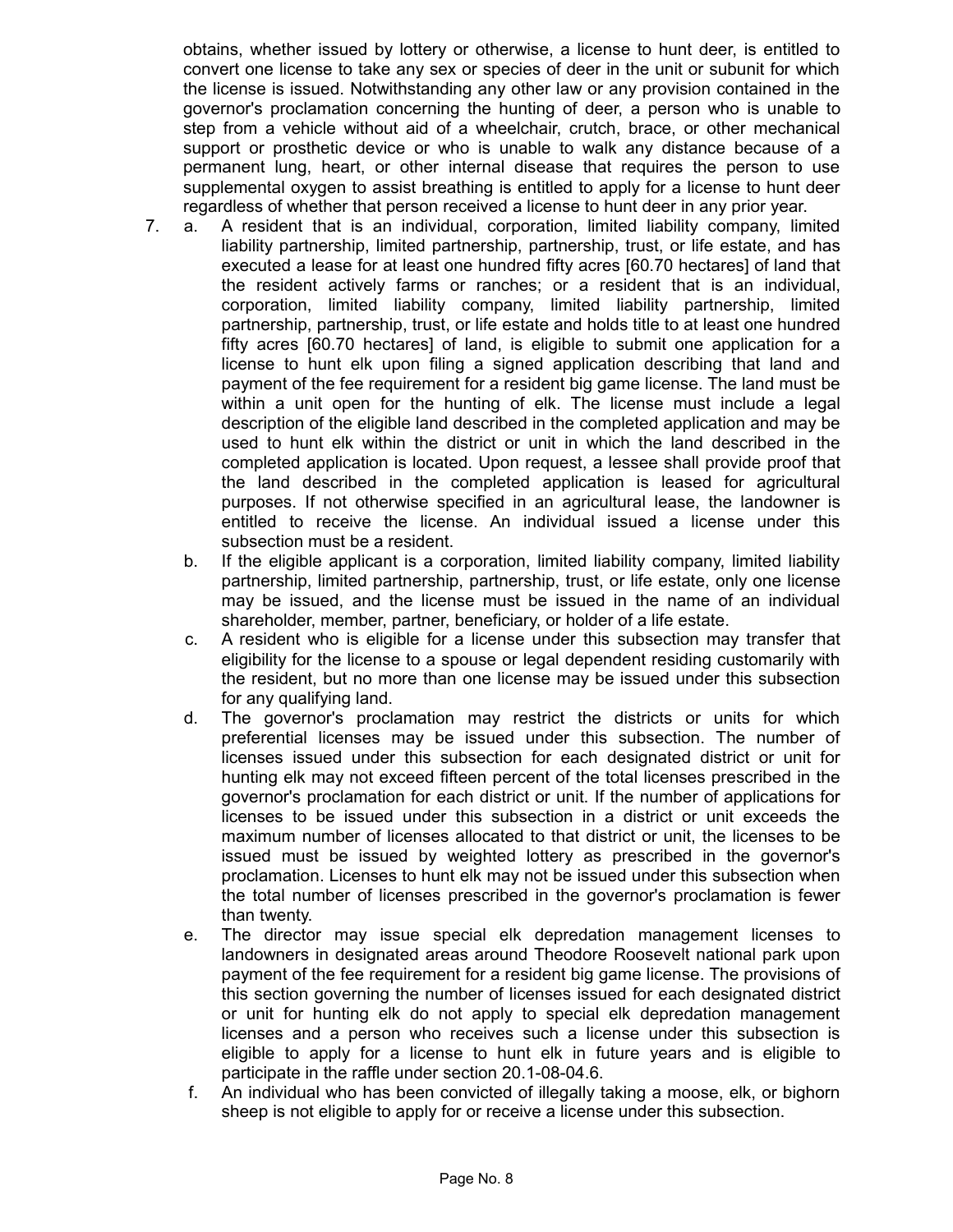- 8. a. A resident that is an individual, corporation, limited liability company, limited liability partnership, limited partnership, partnership, trust, or life estate, and has executed a lease for at least one hundred fifty acres [60.70 hectares] of land that the resident actively farms or ranches; or a resident that is an individual, corporation, limited liability company, limited liability partnership, limited partnership, partnership, trust, or life estate and holds title to at least one hundred fifty acres [60.70 hectares] of land, is eligible to submit one application for a license to hunt moose without charge upon filing a signed application describing that land. The land must be within a unit open for the hunting of moose. The license must include a legal description of the eligible land described in the completed application and may be used to hunt moose only upon that land. Upon request, a lessee shall provide proof that the land described in the completed application is leased for agricultural purposes. If not otherwise specified in an agricultural lease, the landowner is entitled to receive the license. An individual issued a license under this subsection must be a resident.
	- b. If the eligible applicant is a corporation, limited liability company, limited liability partnership, limited partnership, partnership, trust, or life estate, only one license may be issued, and the license must be issued in the name of an individual shareholder, member, partner, beneficiary, or holder of a life estate.
	- c. A resident who is eligible for a license under this subsection may transfer that eligibility for the license to a spouse or a legal dependent residing customarily with the resident, but no more than one license may be issued under this subsection for any qualifying land. A resident transferring eligibility under this subsection is not eligible to apply for a license to hunt moose in future years but is eligible to participate in the raffle under section 20.1-08-04.2. If not otherwise specified in an agricultural lease, the landowner is entitled to receive the license.
	- d. The number of licenses issued under this subsection for a district or unit may not exceed fifteen percent of the total licenses prescribed in the governor's proclamation for that district or unit. If the number of eligible persons who apply for a license under this subsection exceeds the number of licenses available under this subsection, the licenses must be issued by lottery as prescribed in the governor's proclamation.
	- e. A person who receives a license under this subsection and who is successful in harvesting a moose is not eligible to apply for a license to hunt moose in future years but is eligible to participate in the raffle under section 20.1-08-04.2. Notwithstanding this subsection, if a person other than the transferee of license eligibility is unsuccessful in harvesting a moose under this subsection, that person may return the unused license to the department and is eligible to apply for, but not transfer, an additional license to hunt moose in future years. A person who receives a second license under this subsection is not eligible to participate in the raffle under section 20.1-08-04.2. If a person receives a license under this subsection, the person's spouse, children, and parents living with the person are not eligible to receive a license under this subsection for the district or unit in which the land described in the completed application is located, unless the person has sold or otherwise transferred the person's rights to the land described in the completed application.
	- f. The governor's proclamation may restrict the area of land within a unit open for the hunting of moose for which a preferential license is issued under this subsection. If the proclamation restricts the area for issuance of preferential licenses, an applicant must own or lease land within the restricted area to be eligible to apply for a license to hunt moose upon payment of the fee required for a resident big game license. The license may be used to hunt moose within the entire unit in which the land described in the completed application is located. A successful applicant from a restricted area may not return an unused license to regain eligibility for a license to hunt moose in future years. An individual who has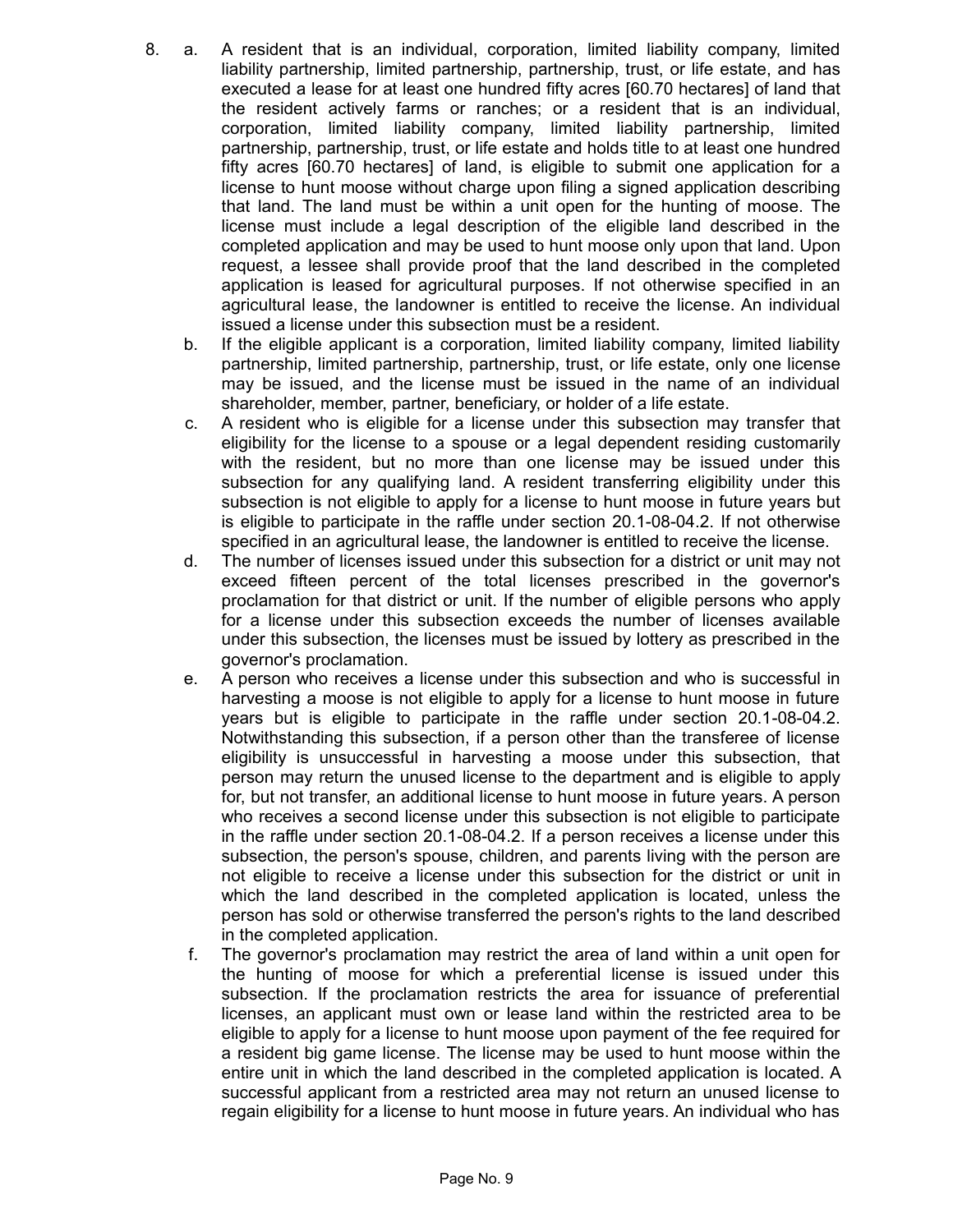been convicted of illegally taking a moose, elk, or bighorn sheep is not eligible to apply for or receive a license under this subsection.

- g. The director may issue special moose depredation management licenses to landowners in areas designated by the director upon payment of the fee required for a resident big game license. The provisions of this section governing the number of licenses issued for each designated district or unit for hunting moose do not apply to special moose depredation management licenses. A person receiving a moose depredation management license under this subsection is eligible to apply for a license to hunt moose in future years and is eligible to participate in the raffle under section 20.1-08-04.2.
- 9. A person who holds a valid license to hunt deer may hunt the same species and sex of deer, for which that person's license is valid, on land in an adjoining unit for which that person would be eligible for a gratis deer license under subsection 3.
- 10. Fifteen percent of the total mule deer licenses and permits to hunt mule deer made available in the immediately preceding year for the regular gun season must be made available to nonresidents to hunt any deer with bow and arrow.

### **20.1-03-11.1. Combination license - Director authorized to establish.**

The director may establish a combination license consisting of a general game license, resident fishing license, resident small game license, habitat stamp, and fur-bearer license.

### **20.1-03-11.2. Hunting outfitters - White-tailed deer licenses - Fees.**

The governor shall make one-half of the antlered white-tailed deer licenses and permits allocated to nonresidents under subsection 4 of section 20.1-03-11, up to a maximum of one hundred licenses, available to hunting outfitters licensed in this state. A hunting outfitter may not purchase or obtain more than five white-tailed deer licenses under this section in any one year. A hunting outfitter shall pay the fee required for a white-tailed deer license sold to outfitters and provided by them to nonresidents for each license purchased under this section. A hunting outfitter may provide to nonresidents, for compensation, big game guiding and outfitting services and one white-tailed deer license per nonresident as provided in this section to hunt white-tailed deer in the manner, at the places, and during the times the governor prescribes by proclamation.

### **20.1-03-11.3. Early Canada goose season.**

A resident or nonresident may purchase an early Canada goose license to hunt geese during an early season as determined by the governor by proclamation. The governor by proclamation may specify the number of licenses that may be issued and the manner in which the licenses are issued. A nonresident is not required to purchase any other license to hunt Canada geese during an early Canada goose season. A nonresident is not entitled to more than one nonresident early Canada goose season license and still may obtain a nonresident waterfowl hunting license under section 20.1-03-07.1.

### **20.1-03-11.4. Deer lottery license refund to private land open to sportsmen option.**

The director shall provide that each application for a deer lottery license contain the option for an applicant to donate the refund to which an unsuccessful applicant would be entitled to the private land open to sportsmen program. All moneys collected under this section must be placed in the game and fish private land habitat and access improvement fund and allocated to the private land open to sportsmen program.

### **20.1-03-11.5. Purchase of bonus points awarded for lotteries.**

1. When an application for a license issued by a lottery that accrues bonus points is made by an eligible resident with the intent to forfeit the opportunity to receive that license, the director shall limit that applicant to the purchase of one bonus point for that year for that lottery. The applicant shall pay the same fee as the respective license.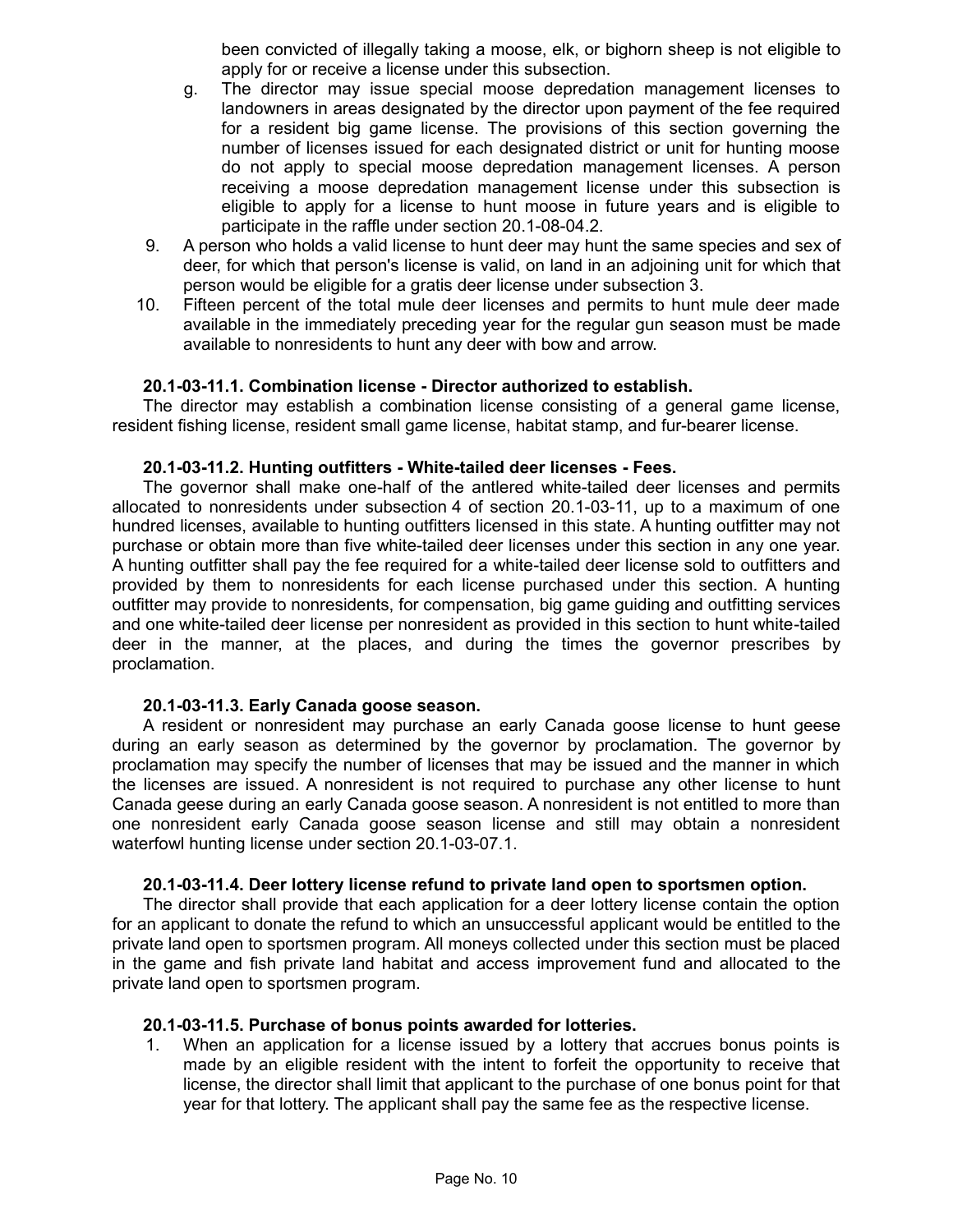2. The director shall allocate fees collected under subsection 1 to the private lands open to sportsmen program.

# **20.1-03-12. Schedule of fees for licenses and permits.**

The fees collected under this section for licenses and permits must be deposited with the state treasurer and credited to the game and fish fund, except aquatic nuisance species fees must be deposited with the state treasurer and credited to the aquatic nuisance species program fund. Forty-five dollars of each nonresident big game hunting license fee must be used for the private land initiative. The various license and permit fees are as follows:

- 1. For a resident, age sixteen and over, small game hunting license, ten dollars.
- 2. For a nonresident small game hunting license, one hundred dollars.
- 3. For a resident big game hunting license, thirty dollars, except the fee for a licensee under age sixteen is ten dollars, except as provided in a gubernatorial proclamation issued pursuant to section 20.1-08-04.1.
- 4. Except for a nonresident who participates on the same basis as a resident in a lottery for deer licenses remaining after the second lottery for residents under subsection 4 of section 20.1-03-11, for a nonresident big game hunting license, two hundred fifty dollars, and for a nonresident bow license, two hundred fifty dollars, and a nonrefundable five dollar application fee must accompany any lottery license fee under this subsection, except as provided in a gubernatorial proclamation issued pursuant to section 20.1-08-04.1. For a nonresident who participates on the same basis as a resident in a lottery for deer licenses remaining after the second lottery for residents, fifty dollars.
- 5. For a resident fur-bearer license, fifteen dollars.
- 6. For a resident fishing license, sixteen dollars, except that for a resident sixty-five years or over, a resident totally or permanently disabled, or a resident disabled veteran who has a fifty percent service-connected disability as determined by the department of veterans' affairs or has an extra-schedular rating to include individual unemployability that brings the veteran's total disability ratio to fifty percent, the license fee is five dollars.
- 7. For a nonresident fishing license, forty-five dollars.
- 8. For a resident husband and wife fishing license, twenty-two dollars.
- 9. For a nonresident nongame hunting license, fifteen dollars.
- 10. For a resident wild turkey permit, fifteen dollars.
- 11. For an annual general game license, three dollars.
- 12. For a license to a nonresident buyer or shipper of green furs, or that person's agent, the amount that the nonresident buyer or shipper of green furs would pay for a nonresident buyer or shipper of green furs license or comparable license in that person's state of residence, or fifty dollars, whichever is greater.
- 13. For a license to a resident buyer or shipper of green furs, eight dollars for each place of business maintained by that person within this state.
- 14. For a license to a resident traveling agent, buyer, or shipper of green furs, twenty dollars.
- 15. For an annual license to practice taxidermy, twenty-five dollars.
- 16. For a permit to ship, by a person having a resident hunting license, during the respective open seasons, not to exceed in any one season twenty-five game birds, to points within this state other than that person's home or to points outside this state, three dollars.
- 17. For a permit to make collections of protected birds and animals for scientific purposes, ten dollars.
- 18. For a motorboat certificate of number and license: Each motorboat under sixteen feet [4.88 meters] in length, and all canoes, regardless of length, powered by a motor, eighteen dollars. Each motorboat sixteen feet [4.88 meters] in length and over but shorter than twenty feet [6.1 meters] in length, excluding canoes, thirty-six dollars. Each motorboat twenty feet [6.1 meters] in length or over excluding canoes, forty-five dollars.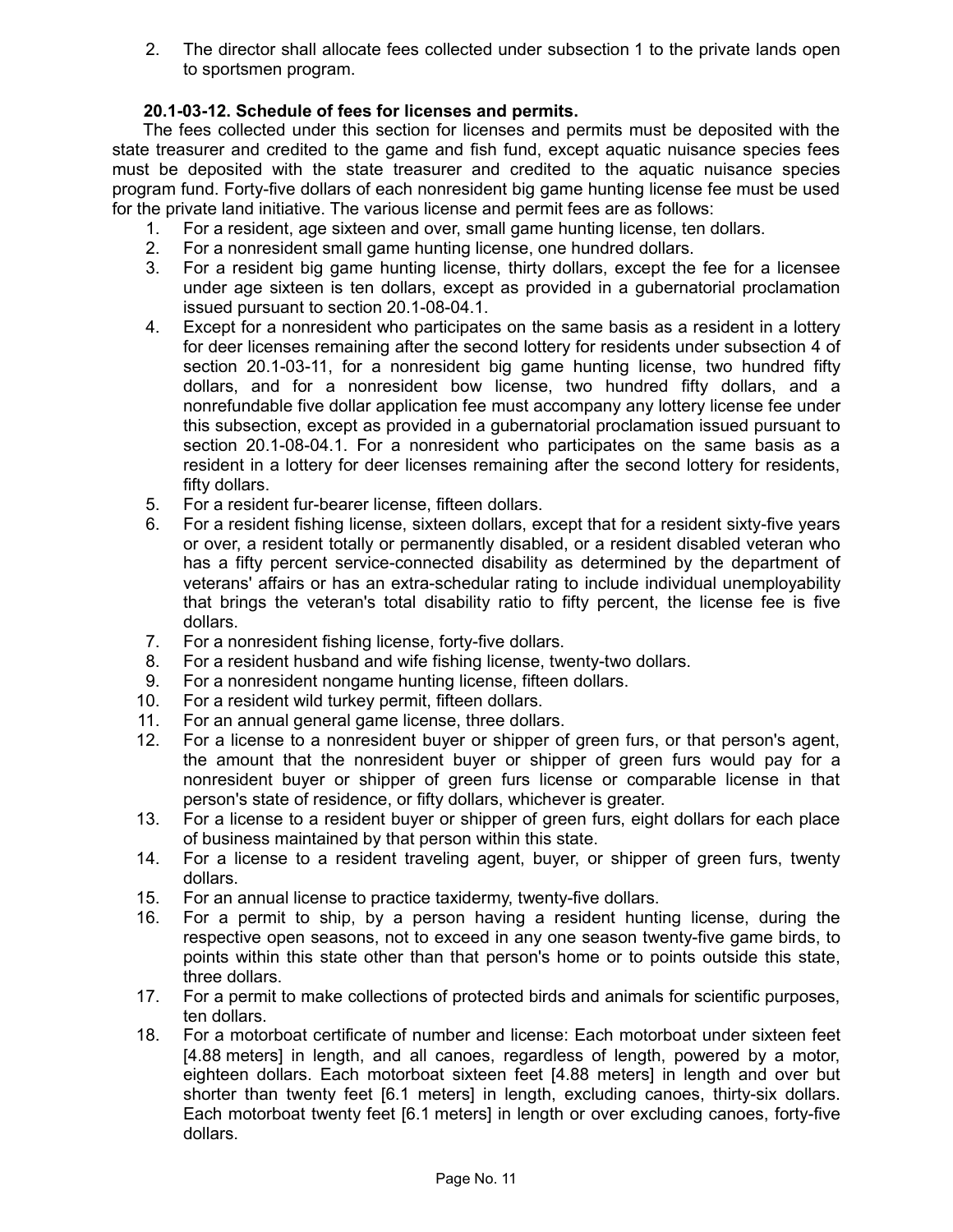- 19. For the taking of undesirable fish from the waters of this state pursuant to section 20.1-06-05, fifteen dollars for each hoop-net or trap, and fifteen dollars for each seine of fifty feet [15.24 meters] or any fraction thereof.
- 20. For a resident paddlefish tag annual license, ten dollars per tag.
- 21. For a nonresident paddlefish tag annual license, twenty-five dollars and fifty cents per tag.
- 22. For an annual resident license to sell minnows or other live bait at wholesale, fifty dollars.
- 23. For an annual license to sell minnows or other live bait at retail, fifteen dollars, except the fee is seventy-five dollars if white suckers are sold.
- 24. For an annual license to operate a private fish hatchery, seventy-five dollars.
- 25. For a resident commercial frog license, fifty dollars.
- 26. For a nonresident commercial frog license, two hundred dollars.
- 27. For a resident frog license, three dollars.
- 28. For a resident husband and wife frog license, five dollars.
- 29. For a shooting preserve operating permit, one hundred dollars, plus thirty cents per acre [.40 hectare] for each acre [.40 hectare].
- 30. For a nonresident waterfowl hunting license, one hundred dollars.
- 31. For a nonresident husband and wife fishing license, sixty dollars.
- 32. For a nonresident short-term three-day fishing license, twenty-five dollars.
- 33. For a nonresident fur-bearer and nongame hunting license, forty dollars.
- 34. For a combination license, fifty dollars.
- 35. For a white-tailed deer license sold to certified guides or outfitters and provided by them to nonresidents, two hundred fifty dollars.
- 36. For a resident swan license, ten dollars.
- 37. For a nonresident swan license, thirty dollars.
- 38. For a resident sandhill crane license, ten dollars.
- 39. For a nonresident sandhill crane license, thirty dollars.
- 40. For a resident commercial clam license, one hundred dollars.
- 41. For a nonresident commercial clam license, one thousand dollars.
- 42. For a commercial clam dealer's permit, two thousand dollars. In addition, the applicant shall submit to the director a surety bond in the sum of two thousand dollars.
- 43. For an annual class B nonresident license to sell minnows or other live bait at wholesale, two hundred fifty dollars.
- 44. For a bighorn sheep license issued to a nonresident, five hundred dollars.
- 45. For a nonresident reciprocal trapping license, three hundred fifty dollars.
- 46. For a nonresident spring white goose license, fifty dollars.
- 47. For a resident certificate fee, one dollar, and for a nonresident certificate fee, two dollars. An agent may not charge a service fee for issuing a resident or nonresident certificate fee.
- 48. For a nonresident short-term ten-day fishing license, thirty-five dollars.
- 49. For a nonresident wild turkey permit, eighty dollars.
- 50. For a statewide nonresident waterfowl hunting license, one hundred fifty dollars.
- 51. For an annual class A nonresident license to sell minnows or other live bait at wholesale, five hundred dollars.
- 52. For a resident early Canada goose season license, five dollars.
- 53. For a nonresident early Canada goose season license, fifty dollars.
- 54. For a resident disabled veteran combined general game, habitat stamp, small game, and fur-bearer license, three dollars.
- 55. For each motorboat licensed in this state, an aquatic nuisance species fee of fifteen dollars valid concurrent with motorboat licensure.
- 56. For each motorboat operated on waters of this state and not licensed in this state, an aquatic nuisance species fee of fifteen dollars for the calendar year in which it is paid.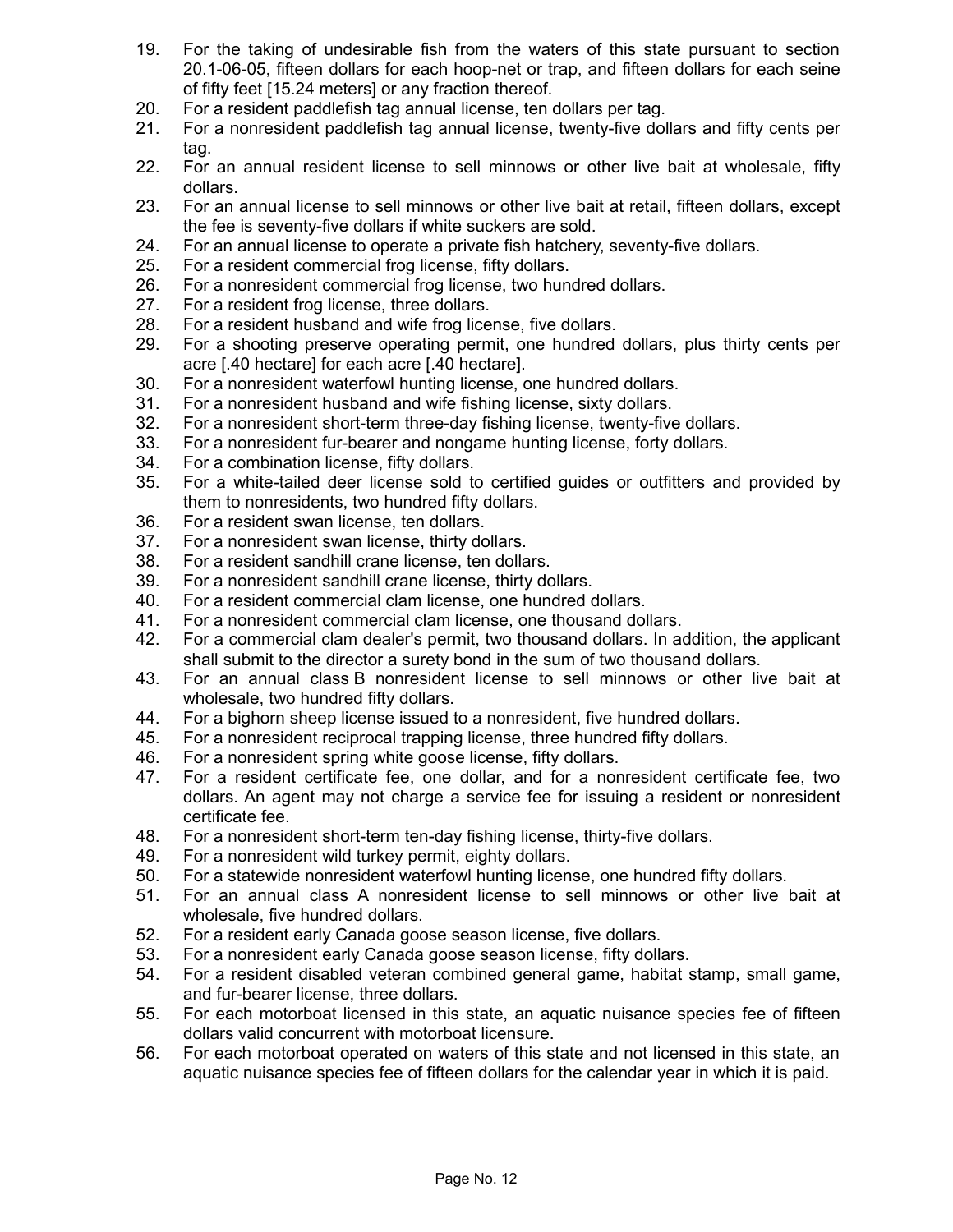### **20.1-03-12.1. Habitat restoration stamp required - Use of revenue - Land purchases not allowed.**

Except for licenses issued under section 20.1-03-07.3, a habitat restoration stamp is required for every resident and nonresident general game license for which a stamp fee of seventeen dollars must be charged. The habitat restoration stamp fee is in addition to the annual general game license fee charged under section 20.1-03-12. Land may not be purchased with habitat restoration stamp moneys. All moneys generated by habitat restoration stamp fees must be placed in the game and fish private land habitat and access improvement fund with eight dollars of the fee allocated to the private land open to sportsmen program.

### **20.1-03-12.2. Hunting license and permit application fees.**

Each resident applying for a license or permit to hunt elk, moose, or bighorn sheep under this chapter must be assessed a nonrefundable application fee of five dollars for each license or permit application in addition to the fee charged for the issuance of the license or permit under this chapter. Each nonresident applying for a license or permit to hunt bighorn sheep under this chapter must be assessed a nonrefundable application fee of one hundred dollars in addition to the fee charged for the issuance of a license or permit to hunt bighorn sheep under this chapter.

### **20.1-03-12.3. Fishing, combination, and waterfowl license surcharge.**

The director shall establish a surcharge of two dollars on each resident fishing license and combination license except for the resident sixty-five years of age or older license, permanently or totally disabled license, or a disabled veteran license as defined in subsection 6 of section 20.1-03-12. The director also shall establish a surcharge of three dollars on each nonresident fishing license and each nonresident waterfowl hunting license issued under section 20.1-03-12. The collected surcharge fees must be deposited with the state treasurer and credited to the aquatic nuisance species program fund.

### **20.1-03-13. Stocking and propagation of upland game.**

The department shall allocate not less than fifty thousand dollars biennially, from moneys collected under section 20.1-03-12, to the stocking and propagation of upland game.

### **20.1-03-14. Practicing taxidermy for pay without a license unlawful.**

No person may practice taxidermy for pay in this state without a taxidermist's license. Each violation of this section is a distinct and separate offense.

### **20.1-03-15. Taxidermist's license - Who to issue.**

The director shall issue an annual license to practice taxidermy upon payment of the appropriate license fee.

### **20.1-03-16. Records required of licensed taxidermists - Contents - Inspection of records and unmounted specimens by game officials - Penalty.**

Each person having a license to practice taxidermy shall keep a record showing the name of every person who furnished the licensee with a green or unmounted specimen and the species of each specimen. The licensee, upon request, shall exhibit the record and all unmounted specimens in the licensee's possession to the director, the deputy director, or any bonded game warden. Any person who violates this section is guilty of a class 1 noncriminal offense.

## **20.1-03-17. Issuance of licenses - Who to issue - Disposition of proceeds.**

All hunting, fur-bearer, fishing, and taxidermists' licenses must be issued by the director, deputy director, and bonded game wardens. The deputy director and each bonded game warden shall send the director all license fees.

Upon request, the director may appoint the person making the request an agent to distribute hunting and fishing licenses. The director may provide licenses to agents located outside this state if there are no agents located a reasonable distance within this state where nonresidents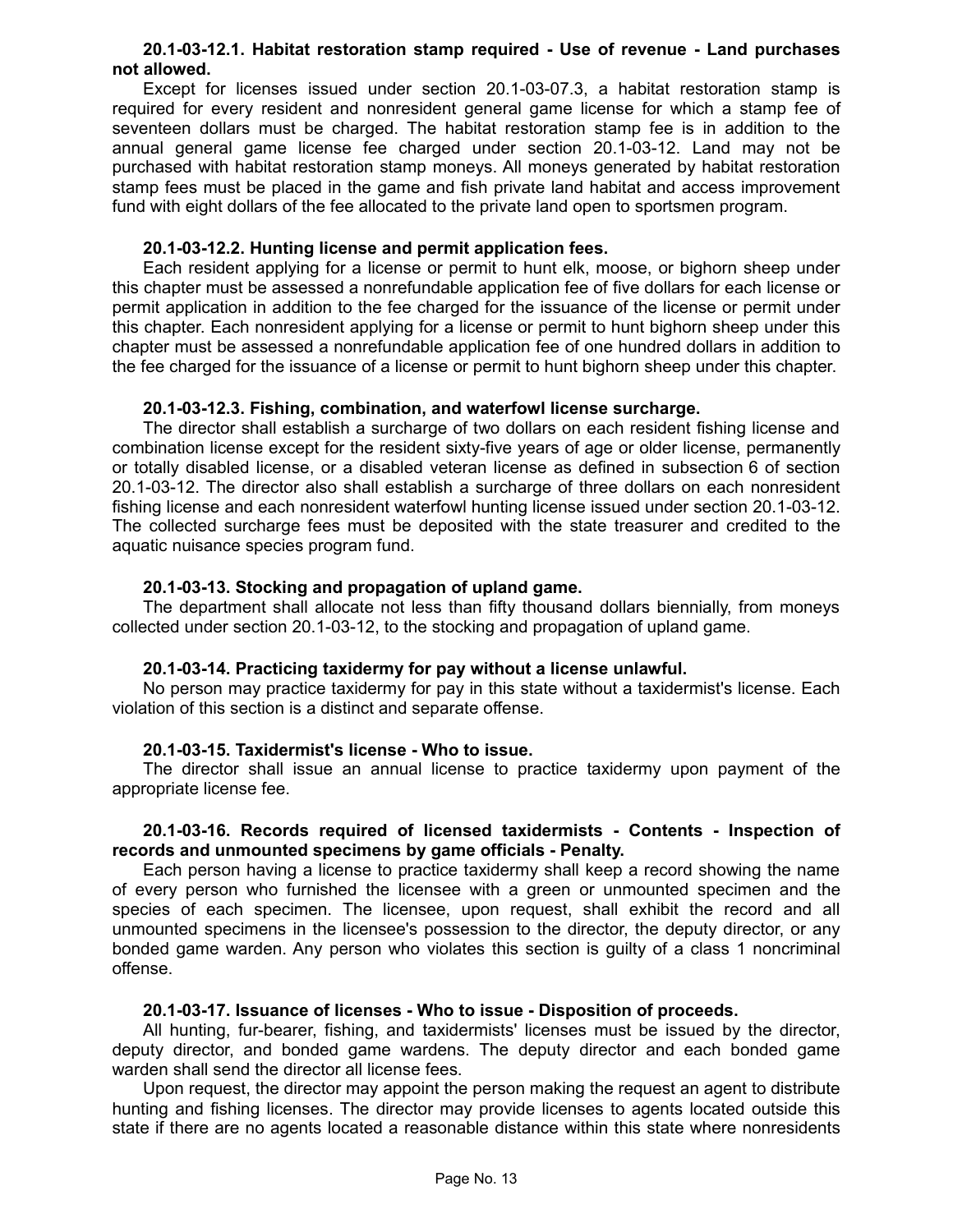may obtain licenses. Upon request, the director may appoint the county auditor of any county as an agent to distribute hunting and fishing licenses. The director may require an agent to show evidence of adequate financial security before the agent is appointed. Adequate financial security may be evidenced by a letter of credit, cash deposit, or bond. Agents may be bonded through the state bonding fund. An agent may charge a purchaser up to three percent of the total license fee excluding the certificate fee. The agent shall return the remainder of the license fees to the director at least once each month. Notwithstanding section 26.1-21-11, if a claim against the state bonding fund is not filed within sixty days of the expiration of the reporting period provided in this section, the claim is waived. Deposits are to be accompanied by a report showing the amounts received from the sale of each type of license, the amount retained, and the net amounts deposited. The director shall deposit all license fees received with the state treasurer to be credited to the game and fish fund. Each agent appointed to distribute hunting and fishing licenses shall implement a computerized online licensing system approved by the department. The agent is responsible for any equipment, supplies, and technical support associated with selling licenses online.

### **20.1-03-18. Agents to file certain licenses - Game officials may inspect file - Return of unused supplies.**

For licenses not issued through the computerized online licensing system, each agent appointed to distribute hunting and fishing licenses shall keep on file a record of each license received from the director. These licenses may be inspected at any time by the director or the director's duly authorized deputies and wardens. Each agent shall return to the director all unused or mutilated licenses and tags within thirty days after the close of the season for which the license was valid.

### **20.1-03-19. Remittances by agents to the director.**

At the beginning of each month, the director shall provide each agent appointed to distribute hunting and fishing licenses a statement reporting the agent's license sales for the previous month. By the fifteenth of each month, the agent shall remit to the director the funds collected for license sales for the preceding month.

### **20.1-03-20. Bonds of agents applicable to duties imposed by this title.**

The official bond of each agent bonded through the state bonding fund and appointed by the director to distribute hunting and fishing licenses or stamps applies to all duties required of agents under this title, including the liability for all moneys required to be collected or received by agents under this title for the issuance of licenses.

### **20.1-03-21. Failure to turn over money collected under provisions of this title unlawful - Penalty.**

It is unlawful for a person to fail or refuse to turn over any moneys collected or authorized to be collected under this title, or to fail or refuse to turn over and deliver to the director all applications, stubs, and mutilated and unused licenses and permits. The director may take appropriate action to recover from the person so defaulting, or on that person's bond.

### **20.1-03-22. Buying or shipping green furs - License required - Expiration of license.**

No person may engage in the business of buying or shipping green furs in this state unless that person first obtains a license from the director. A license issued under this section expires on the first day of September following the date of its issue and may be issued only upon payment of the appropriate fee.

### **20.1-03-23. Records to be kept by licensed dealers in green furs - Report to director - Penalty.**

Each person licensed to engage in the business of buying or shipping green furs shall keep a true and correct record of each purchase of green furs made by that person. The record must show: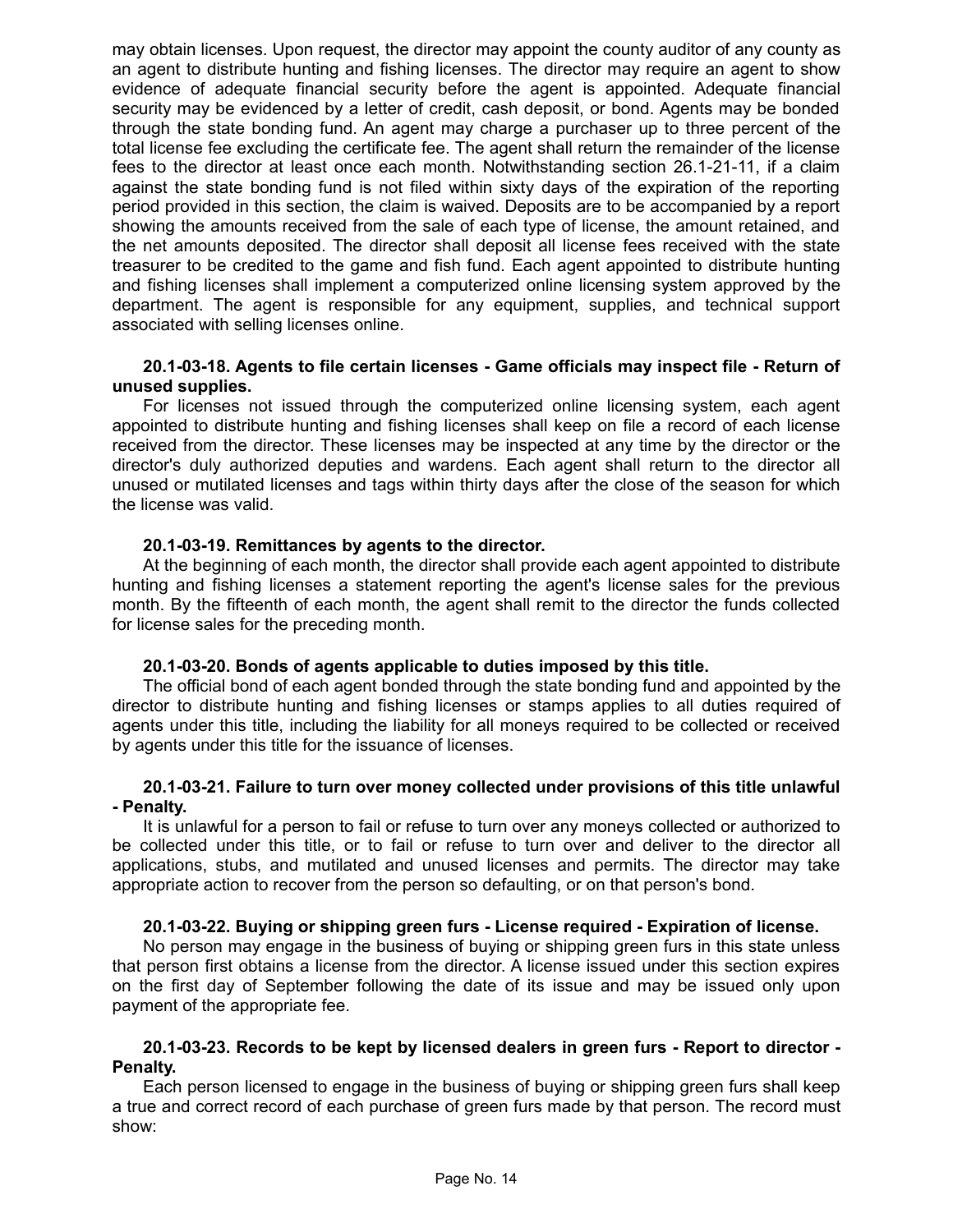- 1. The date of the purchase.
- 2. The name and address of the seller.
- 3. The kind and number of furs involved in the purchase.
- 4. The amount of money paid to the seller for the furs purchased.
- 5. Any additional information as the director may require.

The information contained in the record must be furnished to the director on forms prepared by the director and under rules the director may adopt. Any person who violates this section is guilty of a class 1 noncriminal offense.

### **20.1-03-24. Transportation of game or fish by residents having hunting, fishing, or fur-bearer licenses.**

Any resident having a hunting, fishing, or fur-bearer license and lawfully in possession of any big game, small game, fur-bearer, or fish may:

- 1. Ship such game or fish by common carrier to the person's residential address; or
- 2. Carry such game or fish on a common carrier or other conveyance to the person's residential address.

### **20.1-03-24.1. Permits for the transportation of big game.**

Upon request, a resident or nonresident may obtain a permit for the transportation of big game from the director, deputy director, chief game wardens, district game wardens, or any law enforcement officer. The director shall determine the criteria for and the conditions under which a permit for the transportation of big game may be issued under this section.

### **20.1-03-25. Transportation of game or fish by nonresidents having a hunting, fur-bearer, or fishing license.**

Any nonresident having a nonresident hunting, fur-bearer, or fishing license, and lawfully in possession of any big game, small game, fur-bearer, or fish may:

- 1. Carry such game or fish with the person on leaving this state.
- 2. Ship by common carrier, upon providing identification by displaying the person's nonresident license, such game or fish, if the shipment is carried openly for content inspection and is plainly marked with a suitable tag bearing the person's name, address, and the number of the person's nonresident hunting, fishing, or fur-bearer license, and has attached to it a special shipping tag provided with the nonresident license form. The total number of such game or fish shipped in any one season shall not exceed the number the person may lawfully possess.
- 3. Ship upland game or migratory waterfowl by common carrier, upon identifying that person by displaying that person's nonresident license, if the shipment is carried openly for content inspection and is plainly marked with tags issued by the director. These tags must be designed so they can be used only once.

## **20.1-03-26. Nonresidents - Taking and transporting of game birds - License.**

Repealed by S.L. 1983, ch. 275, § 1.

### **20.1-03-27. Proof of license to be provided officers upon demand - Penalty.**

Upon the request or demand of the director, the deputy director, any game warden, or any peace officer, an individual who is hunting, trapping, or fishing immediately shall provide the appropriate license in paper or electronic format to the officer making the request or demand. Any individual who violates this section is guilty of a class 2 noncriminal offense.

### **20.1-03-28. Duplicate licenses or permits.**

Repealed by S.L. 1983, ch. 265, § 2.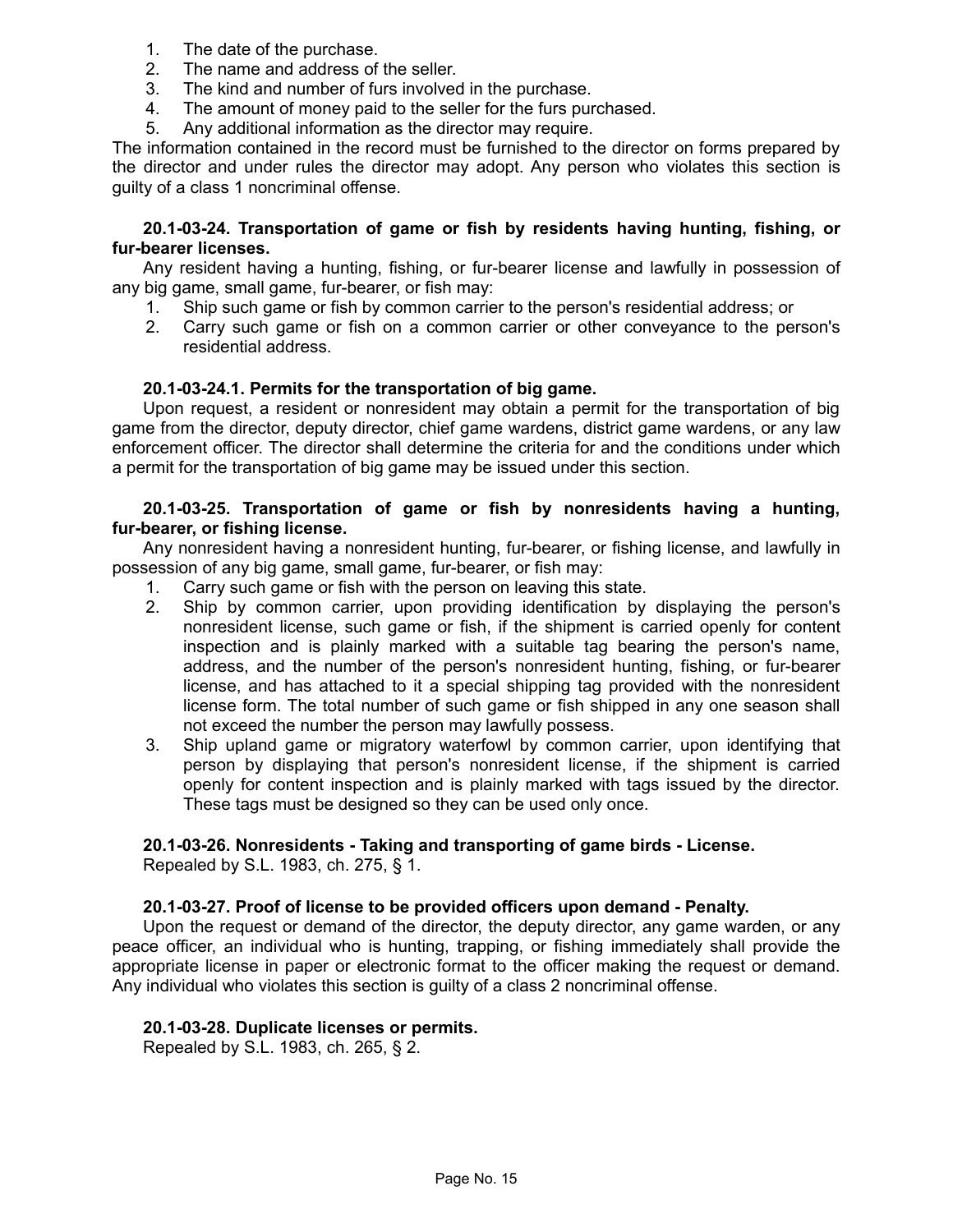### **20.1-03-29. Making misrepresentation in application for, or alteration in, license or permit unlawful.**

No person may make any willful misrepresentation in the person's application for a license or permit or make any alteration on a license or permit already issued.

## **20.1-03-30. Application for license issued by lottery - Forfeiture of fee if not eligible to apply.**

The fee remitted by any person who applies for a license issued by lottery, when by any law or proclamation that person is ineligible to apply because of any waiting period, is forfeited. The director shall notify the applicant that the applicant is ineligible for this reason and the fee has been forfeited. The fees received by the department pursuant to this section must be deposited in the state game and fish fund.

### **20.1-03-31. Using or claiming as one's own the license or permit of another person unlawful.**

No person may use the license or permit of another person or attempt to deceive the director, the deputy director, any game warden, or any police officer by claiming that license as that person's own.

### **20.1-03-32. Computer-generated license.**

In addition to the license system under this chapter, licenses may be generated by a telephone, computer, or electronic system designated by the director. The director may accept payment by wire transfer, electronic transfer, or a nationally recognized credit or debit card for licenses issued under this section. A reasonable fee not exceeding the discount charged by the credit card issuer may be added to the payment as a service charge for the acceptance of the credit or debit card. The director shall determine which nationally recognized cards will be accepted for payments made under this section. If payment is made by a credit or debit card, the liability for a license purchased under this section is not discharged until the director receives payment or credit from the institution responsible for making the payment or credit.

## **20.1-03-33. When an individual considered licensed.**

An individual is considered licensed upon:

- 1. Submittal of any required information;
- 2. Payment of the appropriate fee; and
- 3. Approval of the director or representatives designated by the director.

### **20.1-03-34. Signature and possession requirements.**

Signature and possession of license requirements may be waived by the director by rule for individuals licensed through license systems established under section 20.1-03-32.

### **20.1-03-35. Social security number to be furnished.**

The social security number of an applicant for any license or permit issued under this chapter must be recorded on the application unless the applicant is a foreign national to whom no social security number has been issued. A social security number recorded under this section is confidential. Beginning on January 1, 2008, any application that is printed in paper form for a resident or nonresident fishing, hunting, or fur-bearer certificate must be printed in a manner so that only the last four digits of the applicant's social security number are recorded on the application, and the first five digits of the applicant's social security number are not recorded on the application.

### **20.1-03-36. Guides and outfitters to be licensed.**

An individual may not act as a guide or outfitter or advertise or otherwise represent to the public as a guide or outfitter without first securing a license in accordance with this chapter and the rules of the director.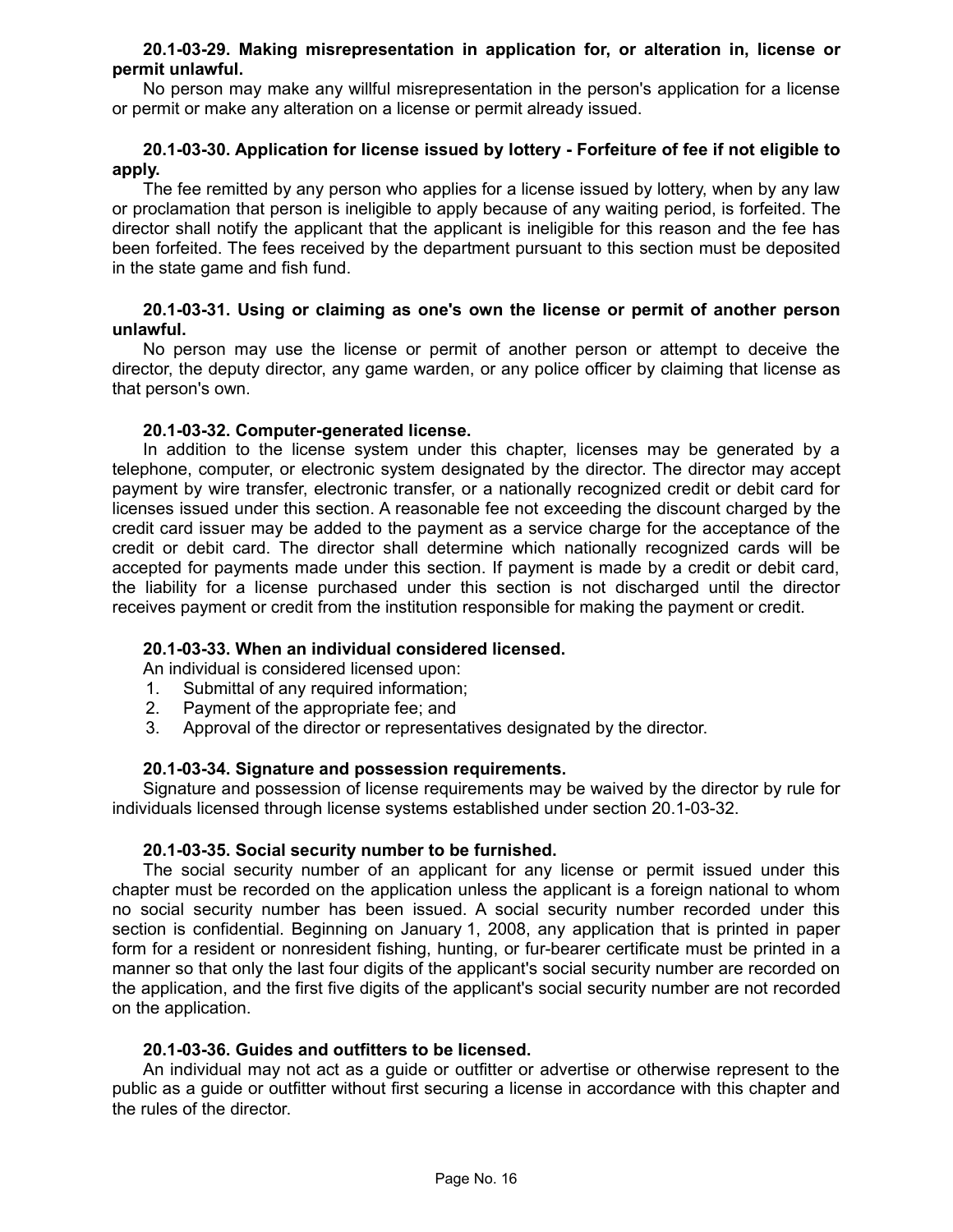## **20.1-03-36.1. Fee for guide or outfitter license.**

- 1. The annual fee to receive a hunting guide license is one hundred dollars for a resident and four hundred dollars for a nonresident.
- 2. The annual fee to receive a fishing outfitter license is one hundred dollars for a resident and four hundred dollars for a nonresident. The annual fee to receive a fishing outfitter license is fifty dollars for a resident and two hundred dollars for a nonresident if the individual applying for the license has paid for a hunting guide or outfitter license for the same year.
- 3. The annual fee for a resident to receive a hunting outfitter license is two hundred fifty dollars for under ten thousand acres [4046.86 hectares] and five hundred dollars for ten thousand acres [4046.86 hectares] and over on which the outfitter provides services. The annual fee for a nonresident to receive a hunting outfitter license is two thousand dollars. The acreage must be presented by the county with a list of lessors by county in every application for outfitter licensure. The annual permit fee for day leasing is two hundred dollars. The acreage day leased by county for the preceding year must be provided to receive a day leasing permit.
- 4. Except as otherwise provided in this subsection, a license is not required for a person to provide services on real property that person owns or leases for the primary pursuit of bona fide agricultural interests, for a nonprofit organization registered with the secretary of state, or for a person that acts as a booking agent for a person that legally conducts business as an outfitter. However, a person who has been convicted of a state or federal criminal game or fish violation within the last three years or whose license to hunt or fish is under suspension or revocation is not exempt from licensure and is subject to subsection 5 of section 20.1-03-37. A booking agent that refers an individual to an outfitter under this subsection may receive a fee or commission for the referral. The director shall determine the number of acres by county exempted from licensure by this subsection and shall publish the results. The director shall provide written information to the public on the possible liability exposure for outfitting under this subsection and on the benefits of liability insurance and proper training. For purposes of this subsection, a booking agent means a person that receives only a fee for referring or marketing the services of a legal outfitter in this state.

# **20.1-03-36.2. Guides and outfitters licenses.**

- 1. Each licensee shall carry the license while afield and show the license to any law enforcement officer upon request.
- 2. Hunting guide and fishing outfitter licenses are not transferable.
- 3. Guide and outfitter licenses expire on March thirty-first of each year for licenses issued after March thirty-first in the previous year unless revoked at an earlier date.
- 4. The department shall deposit in the game and fish department private habitat and access improvement fund any funds collected under section 20.1-03-36.1 or this section from hunting guides and outfitters which are not used for the administration of this chapter.

# **20.1-03-37. Guides and outfitters license qualifications.**

- 1. An individual who is eighteen years of age or more may apply for a guide or outfitter license.
- 2. An applicant for a hunting guide license and an outfitter acting as a guide shall provide the director proof that the individual is certified in adult cardiopulmonary resuscitation or its equivalent and in standard or first aid or its equivalent.
- 3. An applicant for a hunting outfitter or fishing outfitter license shall provide to the director proof that the individual and the individual's business operation are covered by general liability insurance against loss or expense due to accident or injury from outfitting services, at a minimum of one hundred thousand dollars per individual and three hundred thousand dollars per accident.
- 4. An individual must hold a hunting guide license for two years to be eligible to apply for a hunting outfitter license unless that individual provides proof to the department that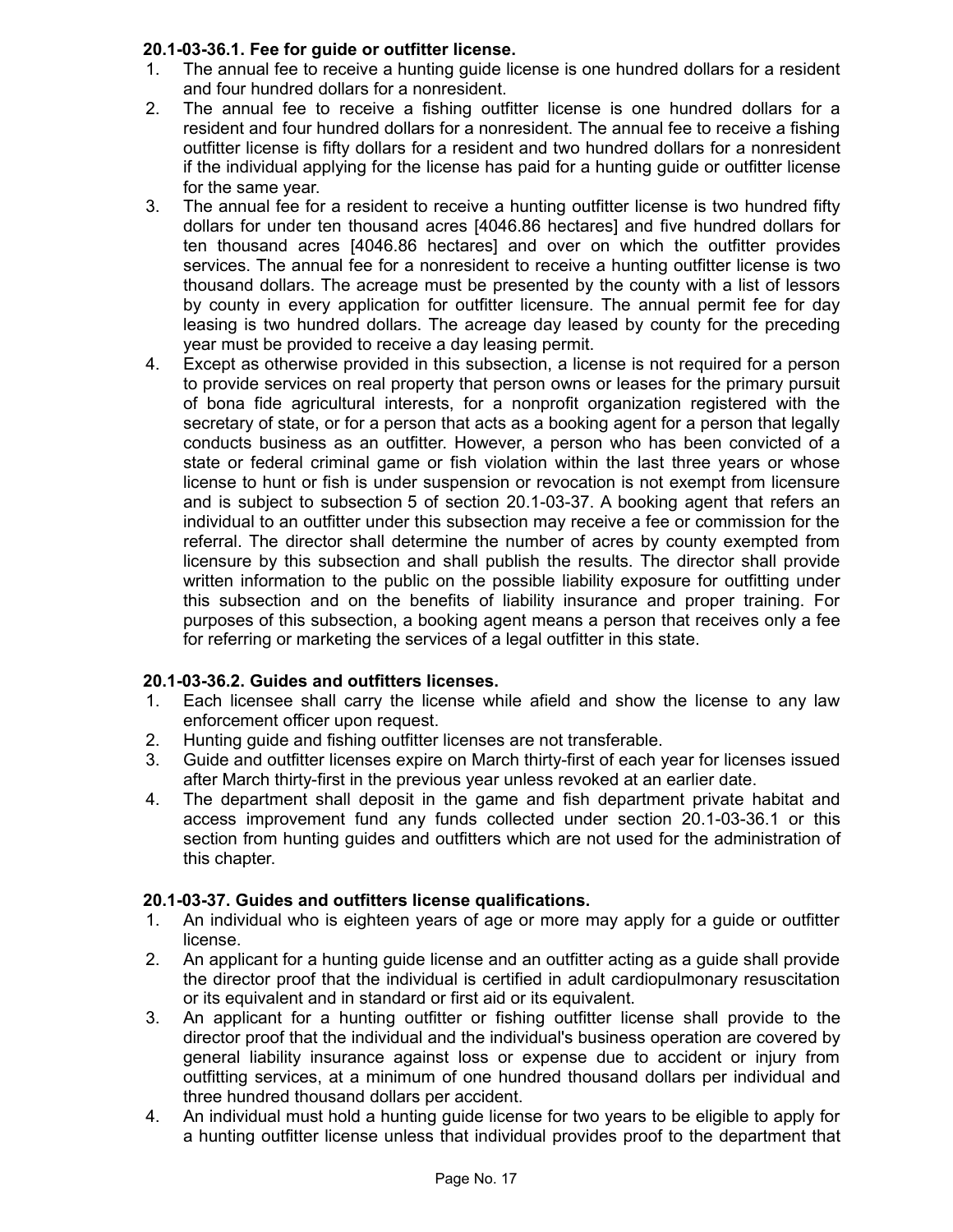the individual has been exempt under subsection 4 of section 20.1-03-36.1 and has been conducting outfitter or guide service as an exempt individual for at least two years.

- 5. The director may not issue a license to an individual who has been convicted of a state or federal criminal game or fish violation in the last three years or whose license to hunt or fish is under suspension or revocation. As used in this chapter, "conviction" means a finding of guilt, a guilty plea, a plea of no contest, a plea of nolo contendere, a judgment of conviction even though the court suspended execution of a sentence in accordance with subsection 3 of section 12.1-32-02, or a deferred imposition of sentence in accordance with subsection 4 of section 12.1-32-02 or an equivalent statute. The term does not include a finding of guilt which is reversed on appeal.
- 6. If an application is for a business association, the applicant must be an agent of the association to be held personally responsible for the conduct of the licensed outfitter's operations, in addition to the association, and the applicant must be actively and regularly employed in and responsible for the management, supervision, and operation of the outfitting business. The department may only issue an outfitter license to a business applicant if the applicant is qualified to conduct the business of outfitting. A corporation or association may qualify for an outfitter license if a majority of stock is owned by licensed outfitters in good standing or landowners who own agricultural land used for the outfitting business, or if a limited liability company, the majority membership interest is owned by licensed outfitters in good standing or by landowners who own agricultural land used for the outfitting business. If a business entity owns, is a leaseholder in land, or provides compensation for the use of land, and directly or indirectly receives remuneration from hunting on that land, the business entity must be licensed under this title unless exempt under subsection 4 of section 20.1-03-36.1. A business entity may not conduct business operations through a subsidiary, contractor, or an agent that would permit the business entity to avoid this chapter. This section does not authorize any act or transaction prohibited by any other law of this state.
- 7. An applicant for a hunting guide or hunting outfitter license must have legally hunted in this state for part of each of any three years in a manner directly contributing to the individual's experience and competency as a guide. The department may waive this requirement if the applicant proves that the applicant has legally hunted for parts of at least three years in other states and an outfitter employing that individual would suffer an undue hardship without that individual.

## **20.1-03-38. Licensing guides and outfitters by the department - Rules - Inspections.**

- 1. The director may license guides and outfitters and may adopt rules to regulate guides and outfitters. If the director requests a trade secret or proprietary information, the director shall request the information on a separate form, and that information is confidential and is not a public record subject to section 44-04-18 and section 6 of article XI of the Constitution of North Dakota. The director may release this information, however, if it is aggregated so as not to identify any guide, outfitter, or client. Before engaging in rulemaking activities with respect to guides and outfitters, the director shall appoint a committee composed of guides, outfitters, and interested individuals and shall consult with the committee when preparing rules.
- 2. The director shall periodically inspect or cause to be inspected all outfitter businesses. All records, facilities, and equipment kept or used by the outfitter are open to inspection by the director or a game warden. Records may not be deceptive and must be kept in a manner and location that is readily accessible to the director or a game warden during normal business hours.
- 3. The director shall perform a background search for criminal and game and fish violations on each applicant on initial application and on each renewal.
- 4. The director may not issue a license to an individual to be a hunting guide or hunting outfitter unless the individual is proficient in the application of state and federal laws on the hunting of wild game. The director shall create and administer a written examination to test proficiency of hunting guides and outfitters in these laws. The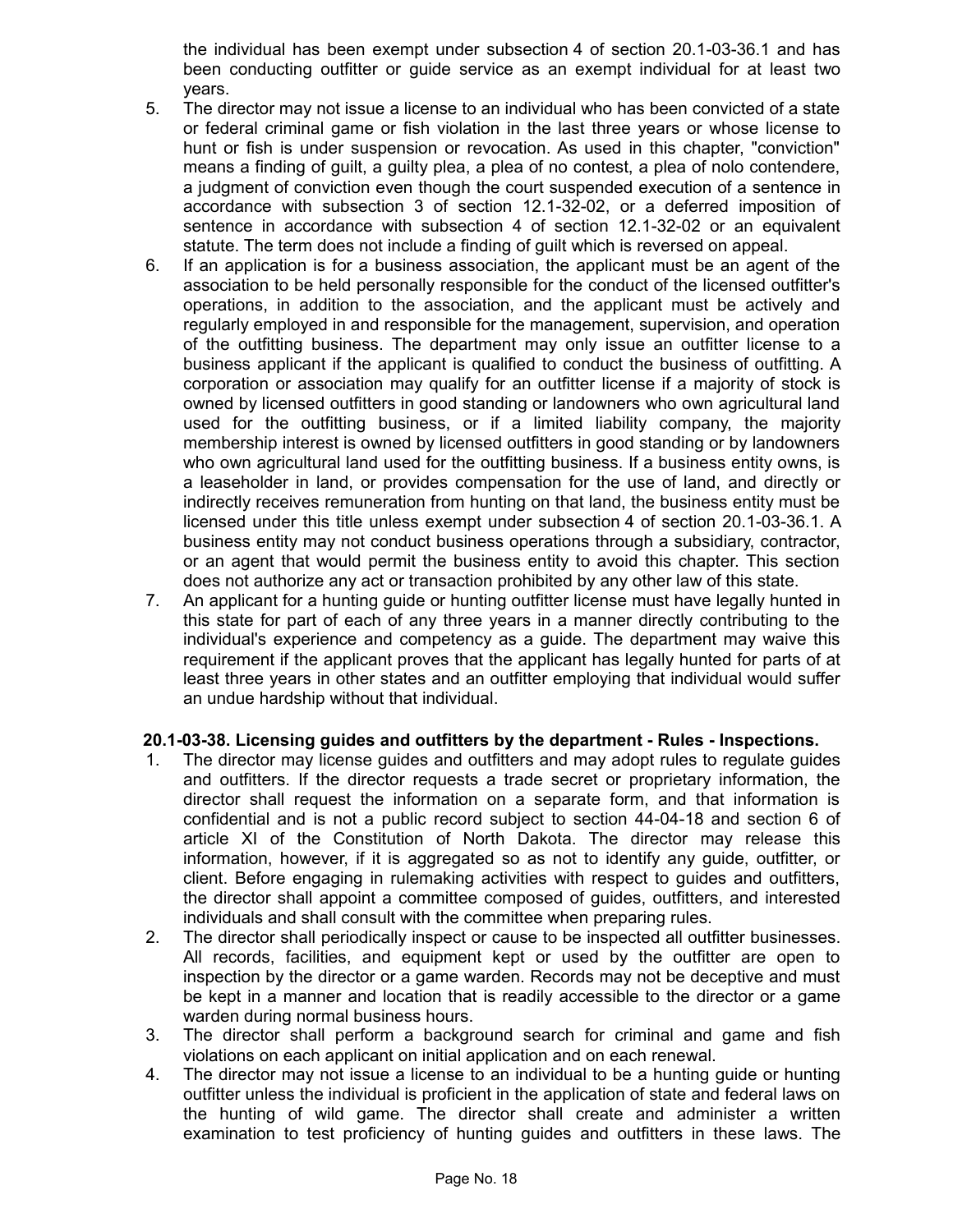director shall administer examinations at least twice a year; however, an examination may not be given within ninety days after the previous examination.

## **20.1-03-39. Guides and outfitters restrictions.**

- 1. The license of a guide or outfitter may be denied, revoked, or suspended, or placed on probation by the director if:
	- a. The licensee, while carrying out the business of guiding or outfitting, engages in conduct detrimental to the image and professional integrity of the guiding and outfitting industry;
	- b. The licensee willfully and substantially misrepresented that person's facilities, prices, equipment, services, or hunting or fishing opportunities as a guide or outfitter;
	- c. The licensee has been convicted of an offense not listed in this section which is determined by the director to have a direct bearing on the licensee's ability to serve the public as a guide or outfitter;
	- d. The licensee is addicted to the use of intoxicating liquors, narcotics, or stimulants to the extent the licensee's performance of professional duties is affected;
	- e. The licensee has become not qualified, or has violated any rule for the licensing of a guide or outfitter by the director;
	- f. The licensee is convicted of violating state or federal criminal law pertaining to hunting, fishing, or trapping, or if the director finds by clear and convincing evidence that such a violation has occurred;
	- g. The licensee provided guiding or outfitting services to a person that had not obtained the appropriate license for the species sought by that person; or
	- h. A licensed outfitter utilized any unlicensed person to perform outfitter or guide services on behalf of the outfitter. This subsection applies to outfitters regardless of whether the person who performed the service is otherwise exempt under subsection 4 of section 20.1-03-36.1.
- 2. For the purpose of administrative sanctions, an outfitter is liable if a guide violates a criminal provision of this chapter or a state or federal criminal law pertaining to hunting, fishing, or trapping while guiding on behalf of the outfitter. It is an affirmative defense if the outfitter reported the violation to the department or law enforcement when the outfitter discovered the violation or has not had more than two independent violations by a guide working on behalf of the outfitter in the previous three-year period and the outfitter did not aid in or attempt to conceal evidence of the violation. A guide is liable if a client violates a state or federal criminal law pertaining to hunting, fishing, or trapping if the guide knowingly aids in the violation or knows of the violation and the guide or client fail to report the violation to the department within a reasonable time.
- 3. Notwithstanding chapters 45-11 and 47-25, another person may not use a name, business name, fictitious name, trade name, internet address, world wide web uniform resource identifier, place of business, or telephone number of an outfitter who has been convicted of a violation at least three years from the time of the conviction except on permission from the director after a determination by the director that the new business is significantly separate from the previous business and the new business does not employ, contract with, or receive assistance from any person who has been prohibited from guiding or outfitting.

## **20.1-03-40. Penalty.**

Any person providing guide or outfitter services without a license, or while under suspension, revocation, or denial is guilty of a class A misdemeanor. The court must suspend an individual's hunting, trapping, and fishing privileges for at least one year under section 20.1-01-26 if an individual provided guide or outfitter services without a license, or while under suspension, revocation, or denial, or guided on prohibited lands. Unless otherwise specified, other violations of this chapter are a class B misdemeanor. Each client guided is subject to separate and distinct offenses. In addition to this penalty, the director may initiate civil action in a court of competent jurisdiction as necessary to enforce this chapter or any rule adopted under